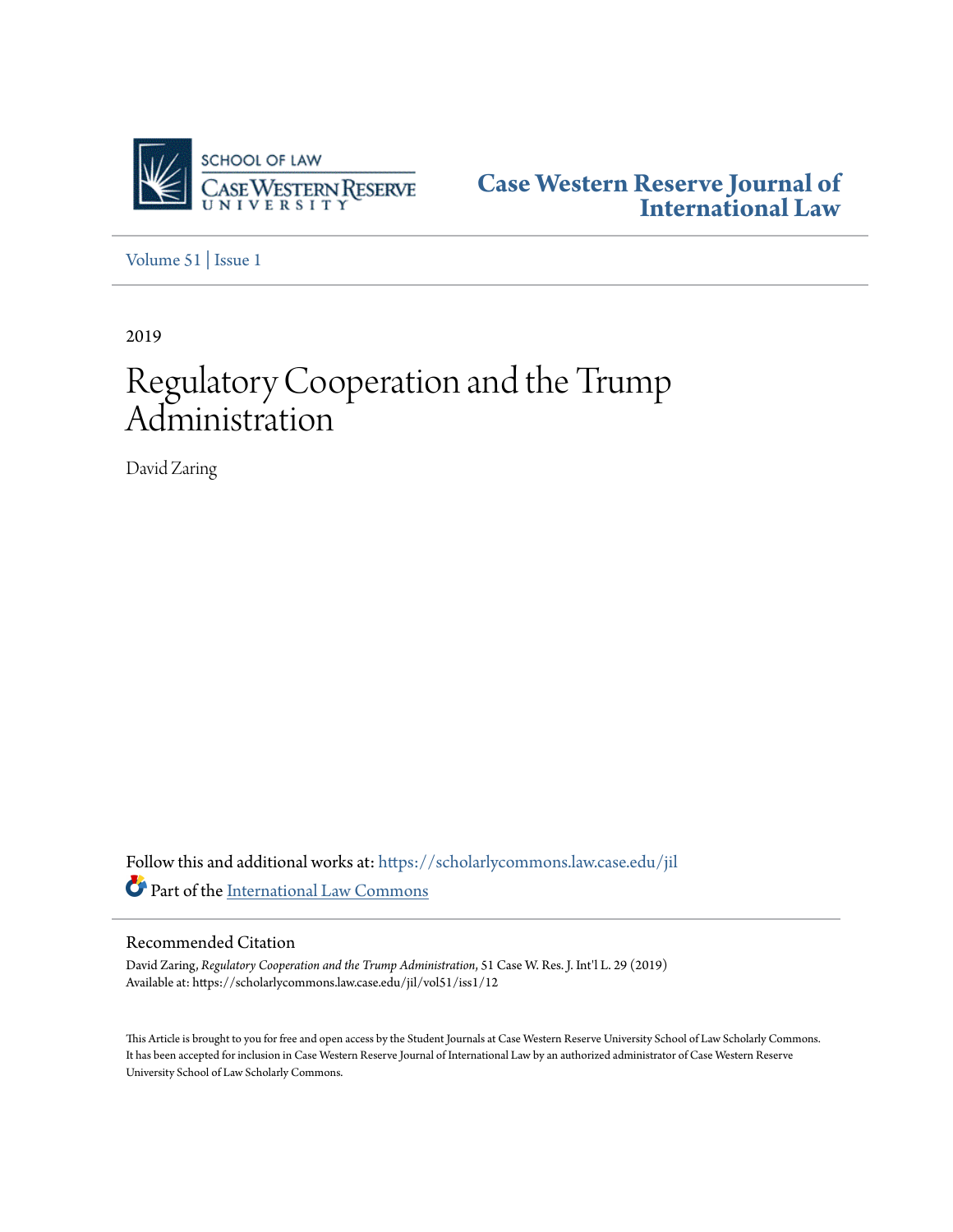# REGULATORY COOPERATION AND THE TRUMP ADMINISTRATION

# *David Zaring*[\\*](#page-1-0)

*Regulatory harmonization has allowed financial institutions to conform to similar standards—absent international or administrative law—for the past forty years. In light of the Trump administration's economic and international approaches to foreign countries, one might expect regulatory harmonization to be threatened. This article suggests that regulatory cooperation has proven to be resilient to administrative change, and "sticky" in that it makes exiting cooperative regulation difficult. While the Trump administration's policies have affected regulatory harmonization, several factors indicate that American financial regulators remain committed to the process.* 

#### **CONTENTS**

| I. THE TRUMP ADMINISTRATION'S SUSTAINED COMMITMENT TO                                                  |  |
|--------------------------------------------------------------------------------------------------------|--|
| II. REGULATORY HARMONIZATION AS AN ANTIDOTE TO<br>DEREGULATION: THE COVERED AGREEMENT AND INSURANCE 35 |  |
|                                                                                                        |  |
|                                                                                                        |  |
|                                                                                                        |  |
| III. THE TURN AWAY FROM TRADE AGREEMENT-DRIVEN                                                         |  |
|                                                                                                        |  |
| B. Regulatory Harmonization in the Transatlantic Trade and                                             |  |
|                                                                                                        |  |
|                                                                                                        |  |

#### **INTRODUCTION**

One of the great achievements of international relations in the past forty years has been the transformation of the regulation of financial institutions. It is a story that brought us from a world in which there was no good way for regulators – or investors, for that matter – to know what financial institutions were doing abroad, to

<span id="page-1-0"></span>David Zaring is an Associate Professor of Legal Studies at the Wharton School.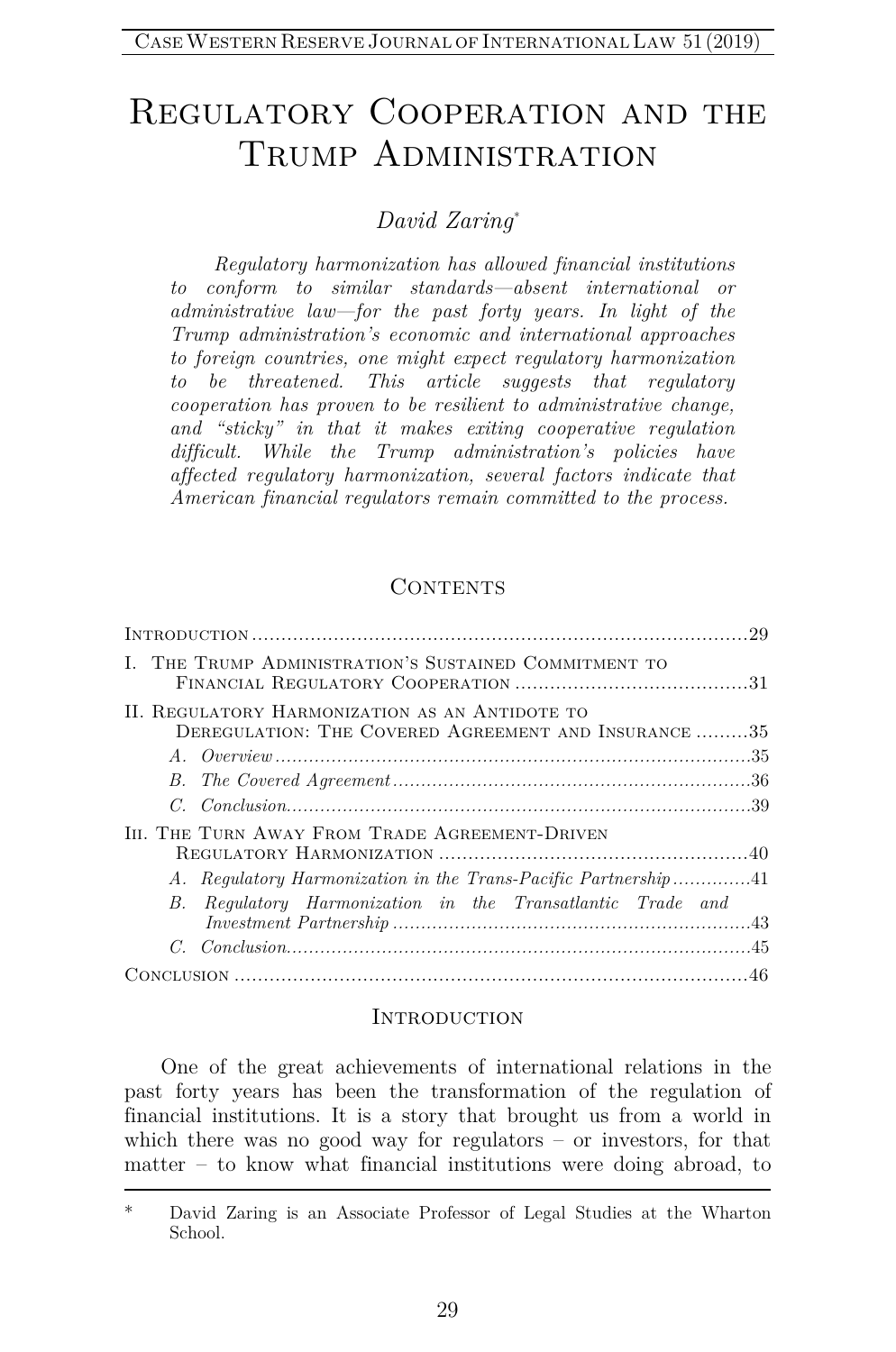one in which an international process governs the most important rules under which any financial institution of any size operates. It is a story about a new form of global governance—the regulatory network—that has provided detailed, organized, and binding governance without adhering to the traditional mechanisms of international or administrative law. This process of "regulatory harmonization," requires domestic regulators to get together with their foreign counterparts in an effort to conform their requirements to one another – to agree to do things the same way.

One might think that this story of progress would be threatened by the new economic and international policies of the Trump administration. One of the clearest departures from the political orthodoxy of either party by this administration has been a change in how it wants the United States to handle its economic relationships with foreign countries. If the establishment consensus was broadly in favor of free trade, executed through agreements with foreign governments, the Trump administration shows real skepticism about the benefits those deals have brought to American workers, and has accordingly sought to renegotiate or even exit from them.[1](#page-2-0)

But the Trump administration has not ended the regulatory harmonization practices that have so transformed financial regulation, or regulatory harmonization more generally.[2](#page-2-1) Instead, President Trump's regulators have continued to embrace international coordination.[3](#page-2-2) The evidence suggests that the enduring appeal of regulatory harmonization to American policymakers could stabilize foreign policy between the Trump administration and the administrations that came before it.[4](#page-2-3)

This is not to say that regulatory harmonization has been unaffected by the Trump administration's economic policies. Many of the actions in regulatory harmonization during the last two decades have involved an effort to include it as a mandate in new trade deals.<sup>[5](#page-2-4)</sup> As some of those proposed deals were abandoned and others

<span id="page-2-4"></span>5*. Id.*

<span id="page-2-0"></span><sup>1.</sup> Ana Swanson, *Trump's Trade Approach Diverges Sharply from Free Trade Republicans*, N.Y. TIMES (Nov. 15, 2017), https://www.nytimes. com/2017/11/15/business/trump-free-trade-republicans.html [https://perma.cc/D2GW-XMRK].

<span id="page-2-1"></span><sup>2.</sup> Clyde Wayne Crews Jr., *Trump's New 2018 Deregulatory Agenda*, FORBES (Dec. 18, 2017, 8:30 PM), https://www.forbes.com/sites /waynecrews/2017/12/18/trumps-new-deregulatory-agenda/#3287378f2f60 [https://perma.cc/456V-YMA2].

<span id="page-2-2"></span><sup>3.</sup> Gabriel T. Rubin, *Trump Team Keeps Approach to Global Financial Rules, for Now*, WALL ST. J. (Jan. 22, 2018, 1:44 PM), https://www. wsj.com/articles/trump-team-keeps-approach-to-global-financial-rules-fornow-1516642352 [https://perma.cc/4MY2-VHJ7].

<span id="page-2-3"></span><sup>4</sup>*. Id.*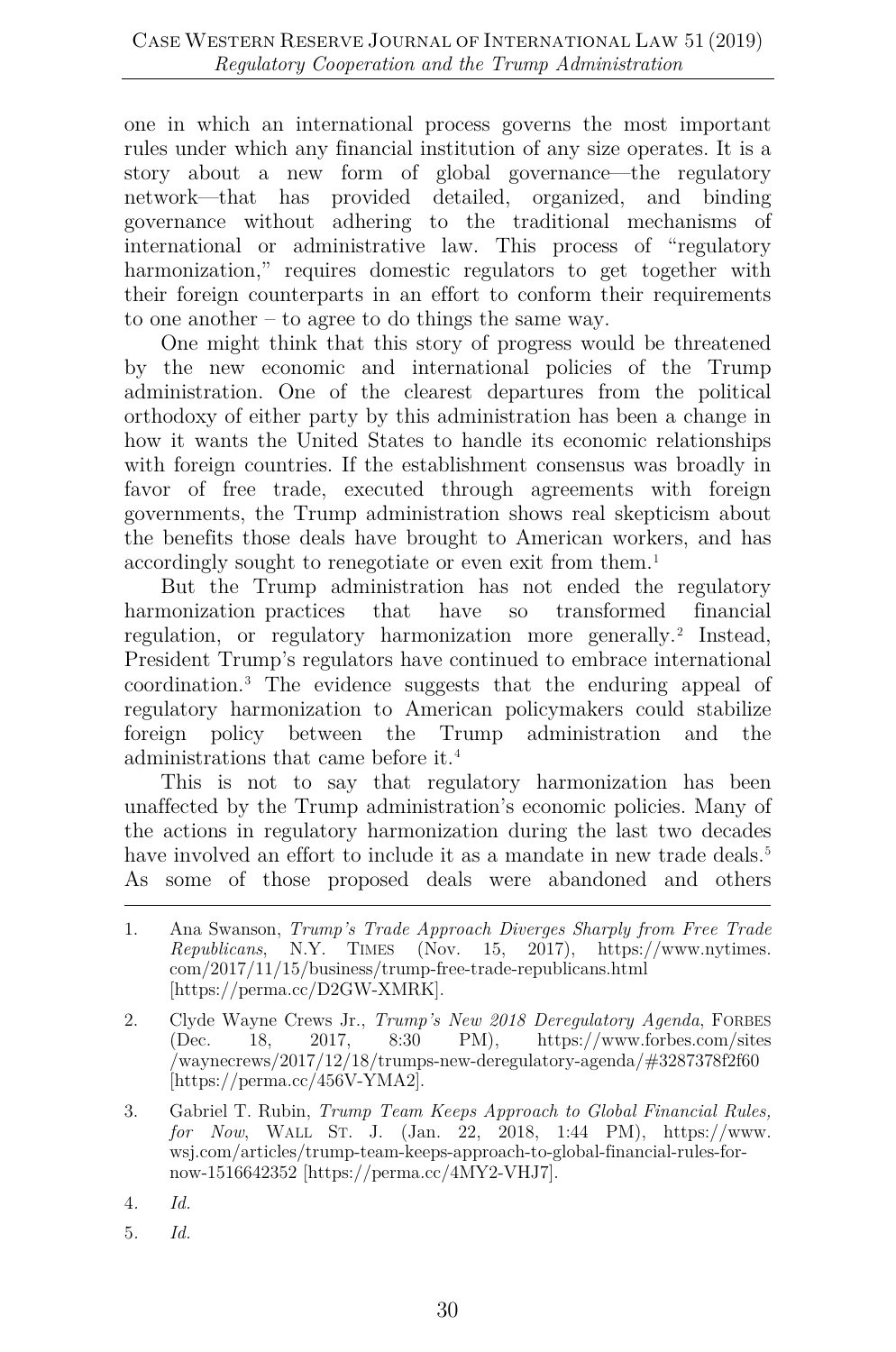renegotiated, it does appear that this effort to promote uniform standards through the trade treaty channel has been checked. Moreover, these regulatory coherence chapters of multilateral trade deals would not have only affected financial regulatory harmonization. They would broadly apply to all aspects of the trading relationship.

In this article, I review the enduring commitment of American financial regulators to international regulatory harmonization. I show how regulatory cooperation in insurance regulation has checked an effort by the Trump administration to reduce federal involvement in insurance oversight. Lastly, I review the emerging efforts to include regulatory harmonization chapters in trade deals that the Trump administration has decided to eschew.

I draw two conclusions from this practice so far. First, it suggests that regulatory cooperation is "sticky," and not necessarily only to the taste of internationalists. Perhaps because of path dependence, perhaps because it works, and perhaps because of a degree of socialization afforded by four decades of active regulatory cooperation, the development of common standards for the financial markets has proven to be a hard habit to break. Moreover, the regular consultation and promulgation of rules in consultation with foreign regulators has proven to be a stabilizer of policy across administrations.

# I. The Trump Administration's Sustained Commitment to Financial Regulatory Cooperation

Much of what has happened in international financial regulation began as an effort to solve coordination problems that appeared to be intractable under international law. After World War II, twenty three largely western countries $6$  entered into the first multilateral trade deal, the General Agreement on Tariffs and Trade (GATT), and created the first two global international financial institutions, the World Bank and the International Monetary Fund.[7](#page-3-1) But they found it impossible to make progress on the creation of an International Financial Organization and abandoned the work after a modest effort.[8](#page-3-2)

There is still no international financial organization or global treaty outlining how financial firms should be treated when

<span id="page-3-0"></span><sup>6</sup>*. See* Press Brief, *Fiftieth Anniversary of the Multilateral Trading System*, World Trade Org., *available at* https://www.wto.org/english/thewto \_e/minist\_e/min96\_e/chrono.htm (last visited Feb. 8, 2019).

<span id="page-3-1"></span><sup>7.</sup> BRETTON WOODS PROJECT, *What are the Bretton Woods Institutions?*  (Aug. 23, 2005), https://www.brettonwoodsproject.org/2005/08/art-320747/.

<span id="page-3-2"></span><sup>8</sup>*. See id.* (stating that only the World Bank and International Monetary Fund were created at this conference).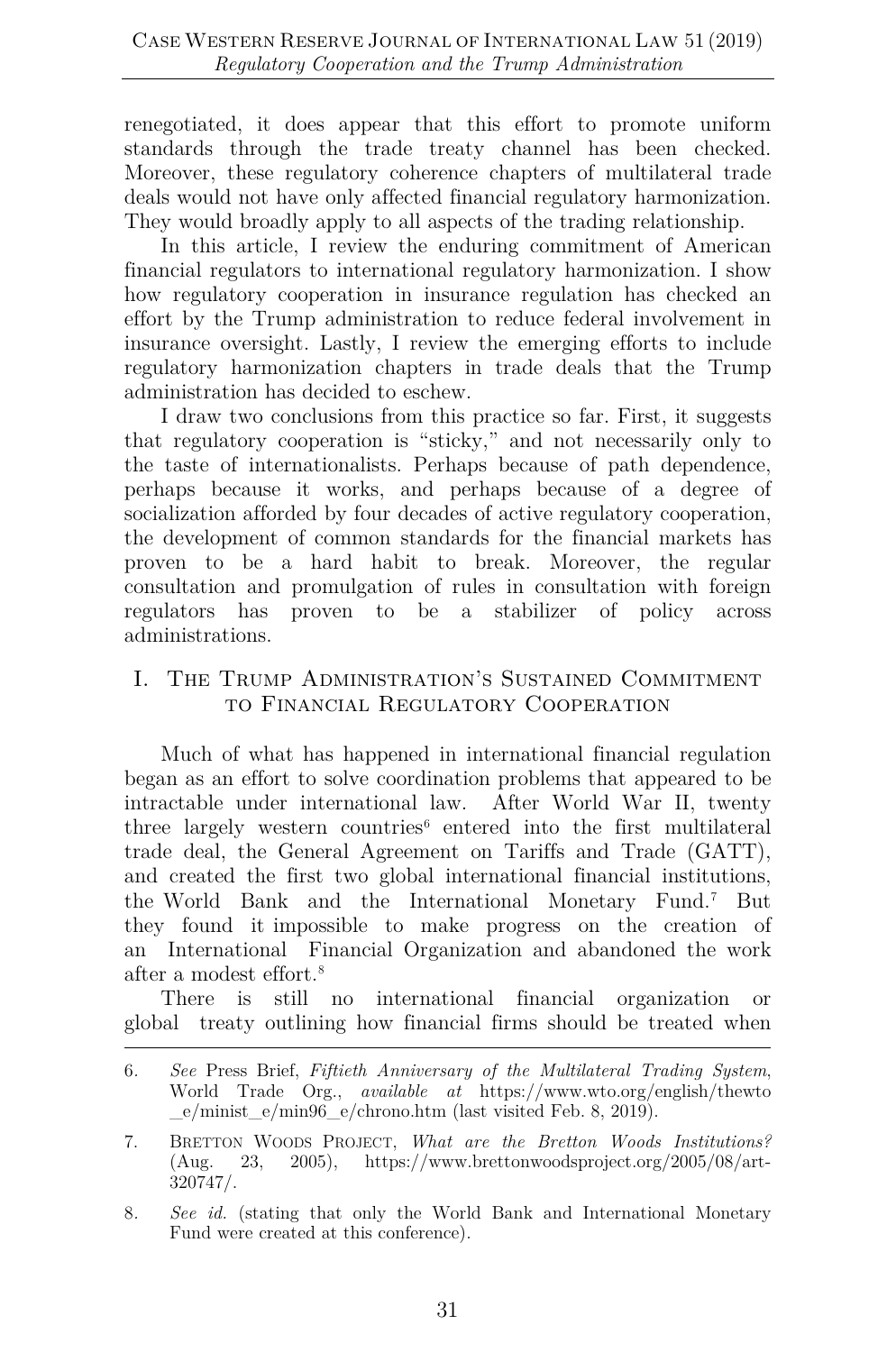they do business abroad.[9](#page-4-0) There is, however, a great deal of international financial regulation. [10](#page-4-1) Today, the networked domestic regulators—the Basel Committee on Banking Supervision, the Committee on Payments and Market Infrastructures, the Financial Action Task Force, and many more—continue to promulgate a dizzying array of standards, agreements, best practices, principles, and rules.[11](#page-4-2) Intertwined with these substantive efforts to coordinate the global regulation of finance has been an effort to improve the procedures followed by the coordinators.<sup>[12](#page-4-3)</sup>

This evolution, both procedural and substantive, makes for a compelling story about a global regulatory enterprise with few peers not only interesting for the substance, or the process, but also for the institutions that have been created to manage and develop a global regime. These institutions declaim legal authority and are comprised of regulators from the most important financial markets coming together and agreeing on common approaches to supervising those markets.<sup>[13](#page-4-4)</sup> There is no treaty, nor are there tribunals;<sup>[14](#page-4-5)</sup> there are only handshake agreements (backed up by peer review, to be sure) to handle similar problems universally.<sup>[15](#page-4-6)</sup>

Moreover, regulators have expanded the scope of regulatory targets and the complexity of these institutions has evolved, particularly since the financial crisis. $16$  The old efforts to deal with the cross-border externalities of finance, which were limited in their ambitions and range<sup>17</sup>, have been cast aside. In their place, a new

- <span id="page-4-2"></span>11. Alexander Reisenbichler, *The Domestic Sources and Power Dynamics of Regulatory Networks: Evidence from the Financial Stability Forum*, 22 REV. OF INT'L POL. ECON. 996, 997, n. 2, 1017 (2015).
- <span id="page-4-3"></span>12*. Id.* at 997-8; *see also* Jack L. Goldsmith & Eric A. Posner, *International Agreements: A Rational Choice Approach*, 44 VA. J. INT'L L. 113, 133 (2003) (analogizing these regulatory schemes to instances within domestic contract law where parties may decide if the agreement is legally binding or not).
- <span id="page-4-4"></span>13. Sungjoon Cho and Claire R. Kelly, *Promises and Perils of New Global Governance: A Case of the G20*, 12 CHI. J. INT'L L. 491, 515 (2012).
- <span id="page-4-5"></span>14*. Id.* at 498-9; David Zaring, *Finding Legal Principle in Global Financial Regulations*, 52 VA. J. INT'L L. 685, 691 (2012).
- <span id="page-4-6"></span>15. Goldsmith, *supra* note 12, at 132.
- <span id="page-4-7"></span>16*. See generally* Cho, *supra* note 13 (discussing the rise and expansion of regulatory bodies since the 2008 financial crisis).
- <span id="page-4-8"></span>17. Daniel Hemel, *Regulatory and Cross Border Coordination: Challenging the Conventional Wisdom*, 28 YALE J. ON REG. 213, 222 (2011).

<span id="page-4-0"></span><sup>9.</sup> COUNCIL ON FOREIGN RELATIONS, *The Global Finance Regime* (Jan. 23, 2012), https://www.cfr.org/report/global-finance-regime [https://perma .cc/F69F-828H].

<span id="page-4-1"></span><sup>10</sup>*. Id.*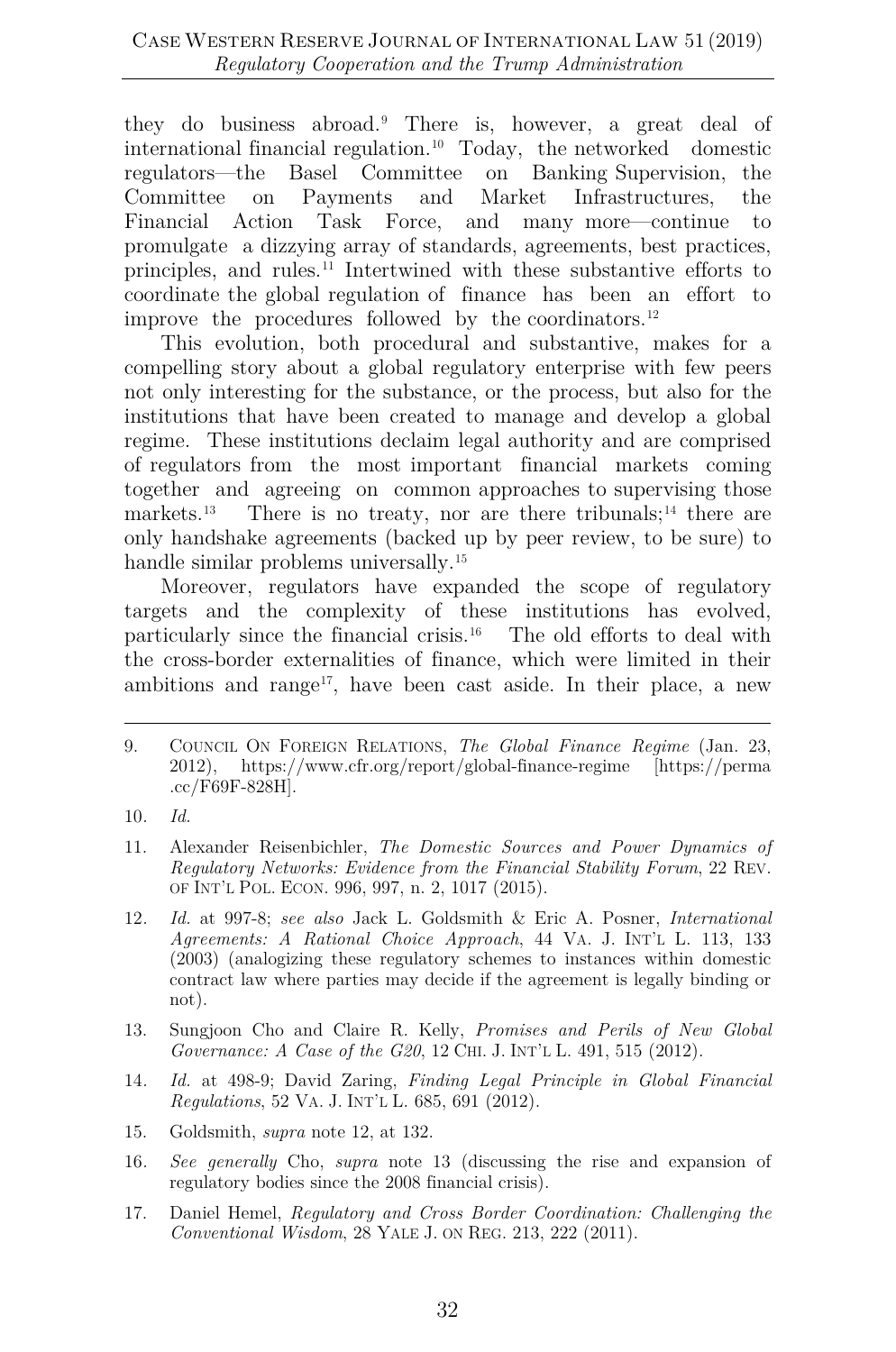order has emerged. That order is hierarchical, procedurally regular, and politically supervised.<sup>[18](#page-5-0)</sup>

At the center of the new status quo, at least since the last financial crisis, is the Financial Stability Board (FSB).[19](#page-5-1) The Board is the middle manager of international financial regulation. It coordinates the efforts of regulatory networks to establish common standards for the oversight of financial firms, does some of that work in its own right, and reports to the political leadership provided by the Group of Twenty (G20) on the progress of harmonization initiatives.[20](#page-5-2)

As Randal Quarles, the Federal Reserve Board's vice chairman for financial supervision, has observed, "About one of the important international bodies created since the crisis to promote global financial stability [is] the Financial Stability Board."[21](#page-5-3)

One might expect an administration unconvinced by international agreements to be skeptical of the value of the FSB. But as Quarles, a Trump appointee, has explained, "America's active participation in the FSB is important to our nation."[22](#page-5-4) In his view, and I think it is fair to say that this is the view of most American financial regulators:

[t]he FSB does not impose obligations, it addresses problemsproblems that are of great importance to the United States and which, because of the global nature of the financial system, we cannot address alone. The United States and other governments created the FSB and participate in it because it is in our national interests to do so, and that is really the basis of its effectiveness. The United States is not weaker or less independent by participating in the FSB or other standardsetting bodies. On the contrary, when rightly structured our participation in these groups makes our financial system significantly stronger by ensuring that the U.S. perspective is part of the discussions and reflected in standards agreed to.<sup>[23](#page-5-5)</sup>

- <span id="page-5-3"></span>21. Quarles, *supra* note 19.
- <span id="page-5-4"></span>22*. Id.*
- <span id="page-5-5"></span>23*. Id.*

<span id="page-5-0"></span><sup>18.</sup> Kal Raustiala, *The Architecture of International Cooperation: Transgovernmental Networks and the Future of International Law*, 43 VA. J. INT'L L. 1, 22 (2002).

<span id="page-5-1"></span><sup>19.</sup> Zaring, *supra* note 14, at 700; Randal K. Quarles, Vice Chairman for Supervision of the Board of Governors of the Federal Reserve System, America's Vital Interest in Global Efforts to Promote Financial Stability (June 27, 2018), *available at* https://www.bis.org/review/r180716d.htm [https://perma.cc/GKT5-MQRM].

<span id="page-5-2"></span><sup>20.</sup> For an analysis, *see* Zaring, *supra* note 14, at 700-01*.*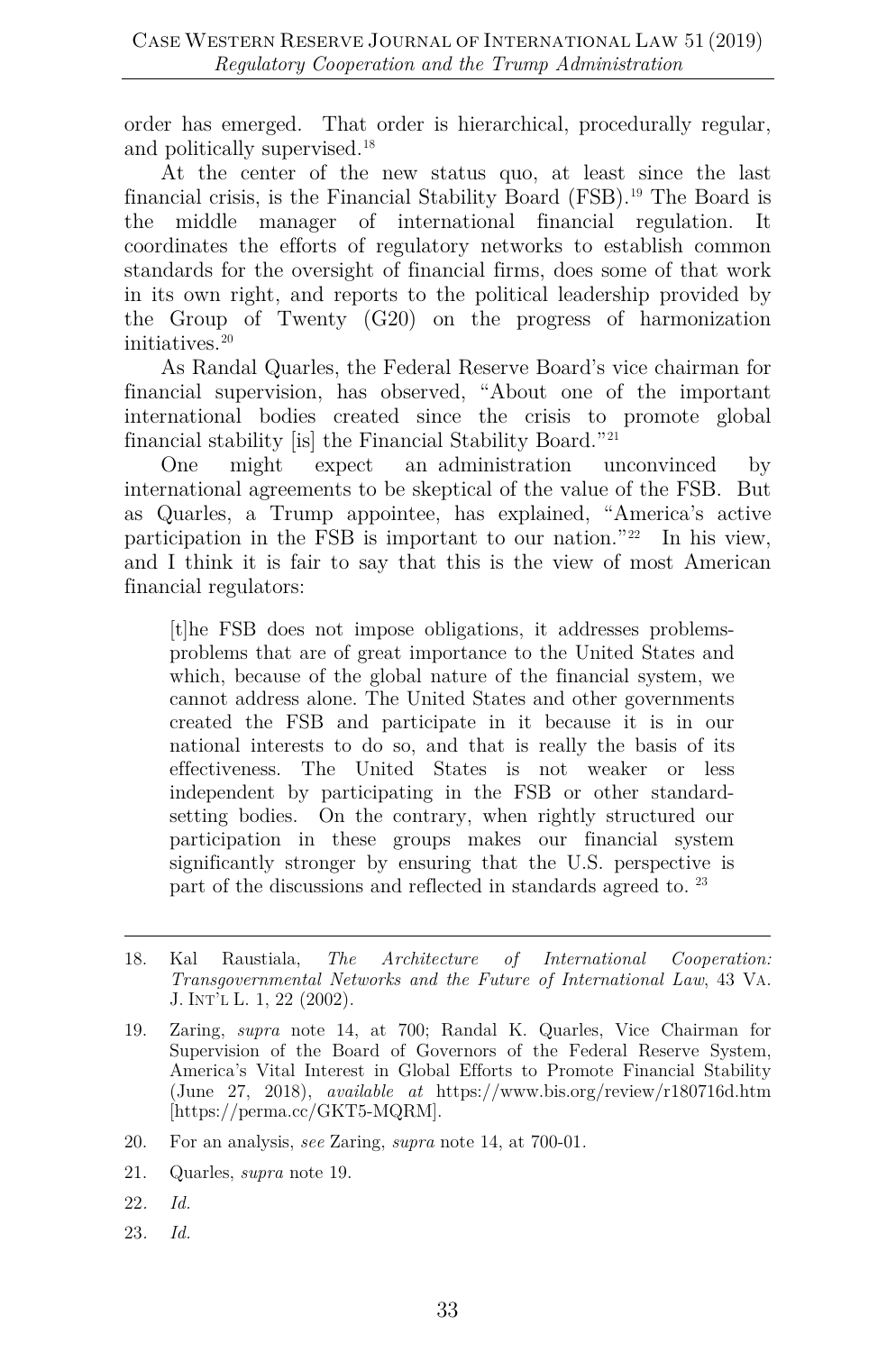In fact, Quarles has emerged as a leading candidate to assume the chairmanship of the board, a role that reflects the American interest in preserving international regulatory harmonization even in an era of reduced international cooperation on other economic matters[.24](#page-6-0) But their commitment to the pre-Trump regime of international policymaking over banking regulation indicates one way in which the ties between regulators from different countries can stabilize policymaking between one administration and the next.

Other banking regulators have described the work of international financial regulation in similar terms.<sup>[25](#page-6-1)</sup> Trump's choice for the chairmanship of the Federal Reserve Board, Jerome Powell, has described international regulatory cooperation as "essential," and has, if anything, suggested that American capital rules should be more consistent with the global regime set forth in the third iteration of the Basel Capital Accord.[26](#page-6-2) Admittedly, this would constitute a form of modest deregulation, for American capital rules currently exceed Basel's minimum requirements, but it is worth emphasizing that the deregulation would only go so far as international commitments permit.[27](#page-6-3)

The pattern is repeated among other American financial regulators. The Treasury Department has sought more transparency from international financial regulatory process,but has stated that it "generally supports efforts to finalize remaining elements of the international reforms at the Basel Committee."[28](#page-6-4) Treasury Secretary Steven Mnuchin in 2017 issued a statement of support for the Basel process.[29](#page-6-5)

<span id="page-6-3"></span>27. David Dayen, *Trump's Regulators Want to Kill a Key Financial Rule That Even Republicans Support*, NEW REPUBLIC (Jan. 23, 2018), https://newrepublic.com/article/146708/trumps-regulators-want-kill-keyfinancial-rule-even-republicans-support [https://perma.cc/9PB8-8NJA].

<span id="page-6-4"></span>28. DEP'T OF THE TREASURY, A FINANCIAL SYSTEM THAT CREATES ECONOMIC OPPORTUNITIES: BANKS AND CREDIT UNIONS, 16 (2017).

<span id="page-6-0"></span><sup>24.</sup> Nick Timiraos, *Trump's Stances Weaken Support for U.S. Official to Lead Global Banking Body*, WALL ST. J. (Aug. 27, 2018, 12:14 AM), https://www.wsj.com/articles/trumps-stances-weaken-support-for-u-sofficial-to-lead-global-banking-body-1535308713 [https://perma.cc/7FNT-9LUL].

<span id="page-6-1"></span><sup>25</sup>*. Id.*

<span id="page-6-2"></span><sup>26.</sup> Michelle Price & Pete Schroeder, *Top U.S. Regulators Confident Watchdogs Can Ease Volcker Rule*, REUTERS (Oct. 3, 2017, 2:22 PM), https://www.reuters.com/article/us-summit-regulation-volcker/top-u-sregulators-confident-watchdogs-can-ease-volcker-rule-idUSKCN1C81M1 [https://perma.cc/DVU7-BLXH].

<span id="page-6-5"></span><sup>29.</sup> Press Release, U.S. DEP'T OF THE TREASURY, Treasury Secretary Mnuchin's Statement on Basel III (Dec. 7, 2017), *available at*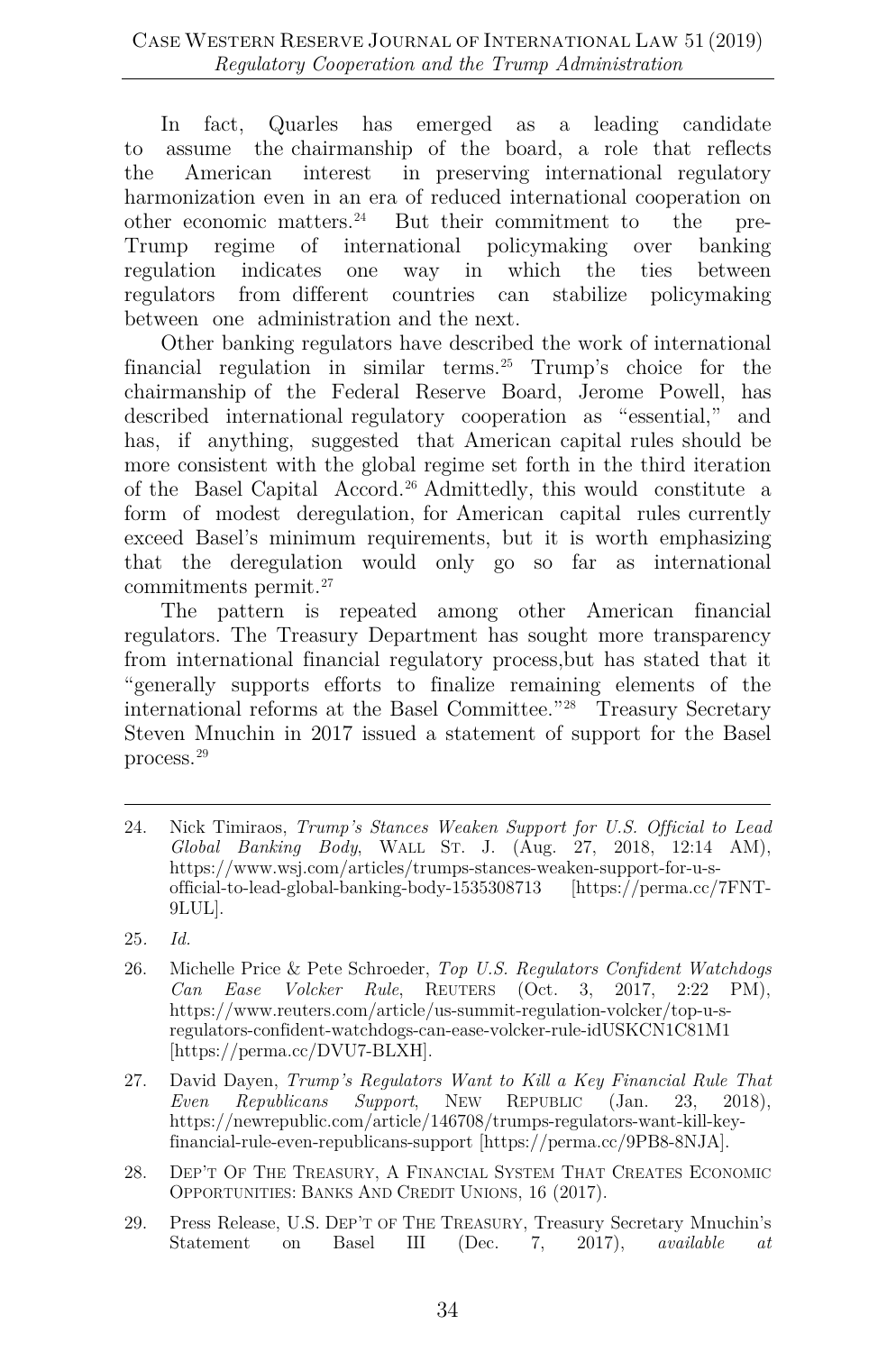This general support for international financial regulation may suggest that the process has managed to convince even financial supervisors inclined to deregulate of its value, or that these regulators recognize that the globalization of finance has left them with no choice but to participate in a global effort to oversee it. At a minimum, it appears that regulators have developed a taste for international financial regulation that is relatively stable across administrations.

# II. REGULATORY HARMONIZATION AS AN ANTIDOTE TO DEREGULATION: THE COVERED AGREEMENT AND INSURANCE

A second example of this resilience of regulatory cooperation, at least in matters financial, concerns the decision by the Trump administration to sign a so-called covered agreement with the European Union on insurance supervision finalized during the last week of the Obama administration.<sup>[30](#page-7-0)</sup> The Trump administration has otherwise retreated from an emerging federal role in insurance supervision, most notably by getting out of the business of supervising the largest insurance companies at the federal level.<sup>31</sup>

#### *A. Overview*

While the government is getting out of the business of the direct regulation of large insurers, a role traditionally left to the states, $32$ regulatory cooperation has kept it in the business of insurance regulation.[33](#page-7-3)

The so-called covered agreement with the European Union illustrates how the growing internationalization of insurance (or almost anything, really) can impel American regulators, even those of a deregulatory bent, to engage with their foreign counterparts. The Trump administration, after some hemming and hawing, announced

https://home.treasury.gov/news/press-releases/sm0232 [https://perma.cc/8QCG-X9WZ].

<span id="page-7-0"></span><sup>30.</sup> Andrew G. Simpson, *Trump Administration to Sign Insurance Regulation Pact with European Union*, INSURANCE JOURNAL (July 17, 2017), https://www.insurancejournal.com/news/national/2017/07/17/ 457712 .htm [https://perma.cc/NCS9-9MZ9].

<span id="page-7-1"></span><sup>31.</sup> For an analysis, s*ee* David Zaring, *The Federal Deregulation of Insurance*, 97 TEXAS L. REV. J. (forthcoming 2018).

<span id="page-7-2"></span><sup>32.</sup> Simpson, *supra* note 30.

<span id="page-7-3"></span><sup>33</sup>*. U.S. and EU Covered Agreement*, U.S. DEP'T OF THE TREASURY, https://www.treasury.gov/initiatives/fio/Pages/EU\_Covered\_Agreement.a spx [https://perma.cc/75TH-E6GA].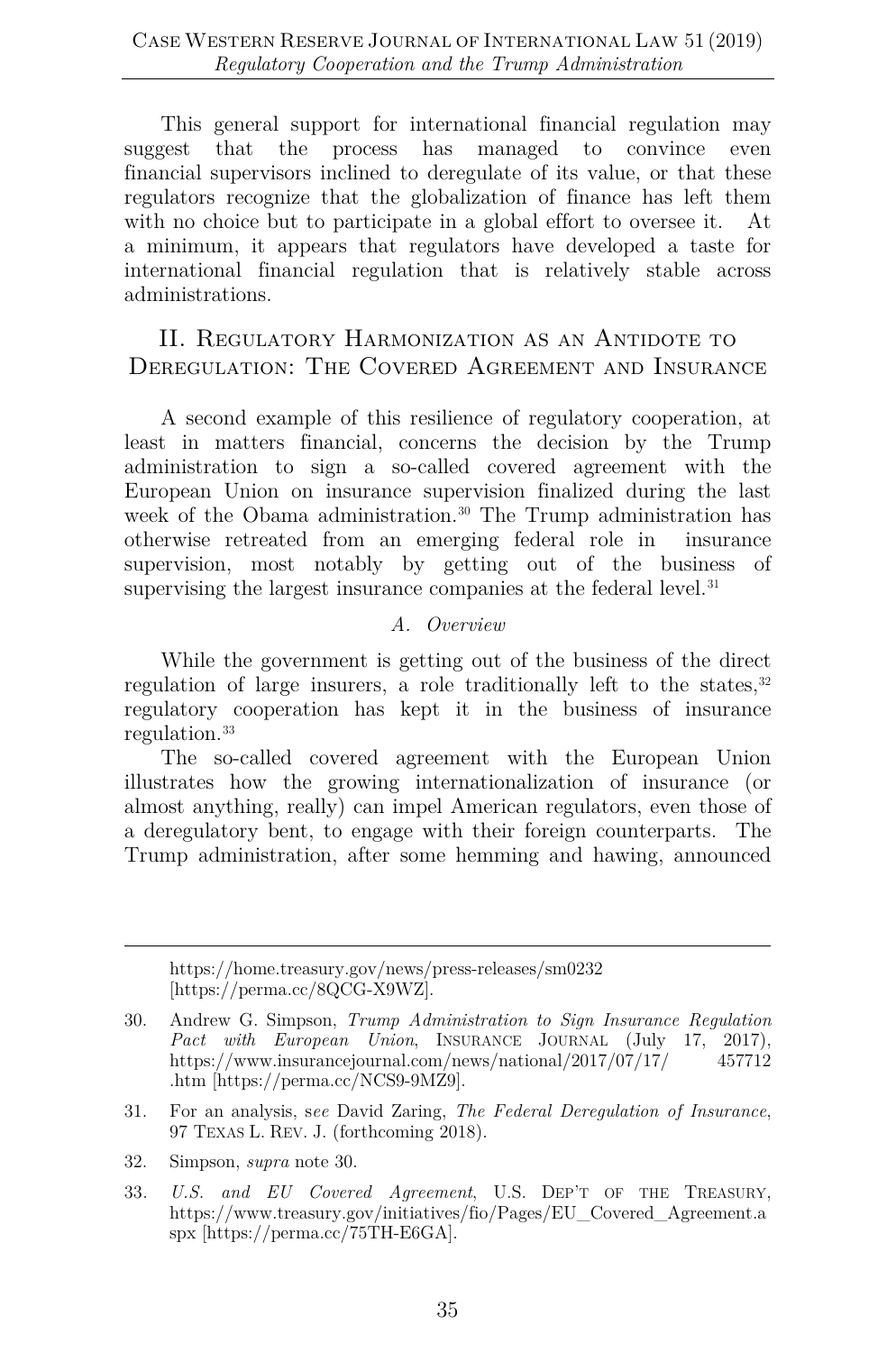on July 14, 2017 that the Treasury Secretary would sign the covered agreement.[34](#page-8-0) He duly did so September 22, 2017.[35](#page-8-1)

In particular, the covered agreement creates a federal role in overseeing the capital rules for reinsurers, and limits the kind of rules the states can impose on insurers. [36](#page-8-2) In reinsurance, the agreement reduces regulatory barriers to foreign competition in the U.S. and E.U. [37](#page-8-3) Its group supervision principles, in contrast, harmonize the regulatory approaches of the supervision of large insurance companies' operation in both jurisdictions.[38](#page-8-4) The agreement also includes an information exchange component designed, among other things, to deepen regulatory ties between American and European insurance supervisors.<sup>39</sup> The agreement thus sets regulatory parameters for the E.U. and U.S. insurance industries, and requires the Federal Insurance Office (FIO) to monitor and oversee the implementation of the agreement in the U.S., which must be done by state regulators.<sup>[40](#page-8-6)</sup>

#### *B. The Covered Agreement*

It is perhaps useful to further interrogate the way the covered agreement operates, for it does not embody a uniform commitment to globalism, and, in its details, is indicative of the careful and stop-andstart nature of regulatory harmonization.<sup>41</sup>

As for reinsurance, the covered agreement is best understood as an effort to reduce regulatory barriers to foreign competition in the

- <span id="page-8-3"></span>37. Bilateral Reinsurance Agreement, *supra* note 36.
- <span id="page-8-4"></span>38*. Id.*
- <span id="page-8-5"></span>39. Simpson, *supra* note 30.

<span id="page-8-0"></span><sup>34</sup>*. Id.*

<span id="page-8-1"></span><sup>35</sup>*. Id*.; *see also* John S. Pruitt et al., *Legal Alert: US-EU Covered Agreement: An Overview*, CAPTIVE (Sept. 24, 2018), https://www.captive.com/news/2018/09/24/us-eu-covered-agreement-anoverview?utm\_source=Captive+Wire&utm\_campaign=d343fd3d73- EMAIL\_CAMPAIGN\_2017\_08\_04\_COPY\_01&utm\_medium=email&ut m\_term=0\_7413756522-d343fd3d73-111835165 [https://perma.cc/423U-T6PG] for background on the agreement's adoption.

<span id="page-8-2"></span><sup>36</sup>*. Id.*; Bilateral Agreement Between The United States Of America And The European Union On Prudential Measures Regarding Insurance And Reinsurance, U.S.-E.U., Sept. 21, 2017, T.I.A.S. 18-404 [hereinafter Bilateral Reinsurance Agreement].

<span id="page-8-6"></span><sup>40</sup>*. The Federal Industry, Hearing on H.R. 3762 Before the Subcomm. on Hous. and Ins., Comm. On Fin. Serv., and U.S. House of Reps.*, 115th Cong. 11-12 (2017) (statement of Katharine L. Wade, Chair of the National Association of Insurance Commissioners' International Relations Commission).

<span id="page-8-7"></span><sup>41.</sup> Bilateral Reinsurance Agreement, *supra* note 36.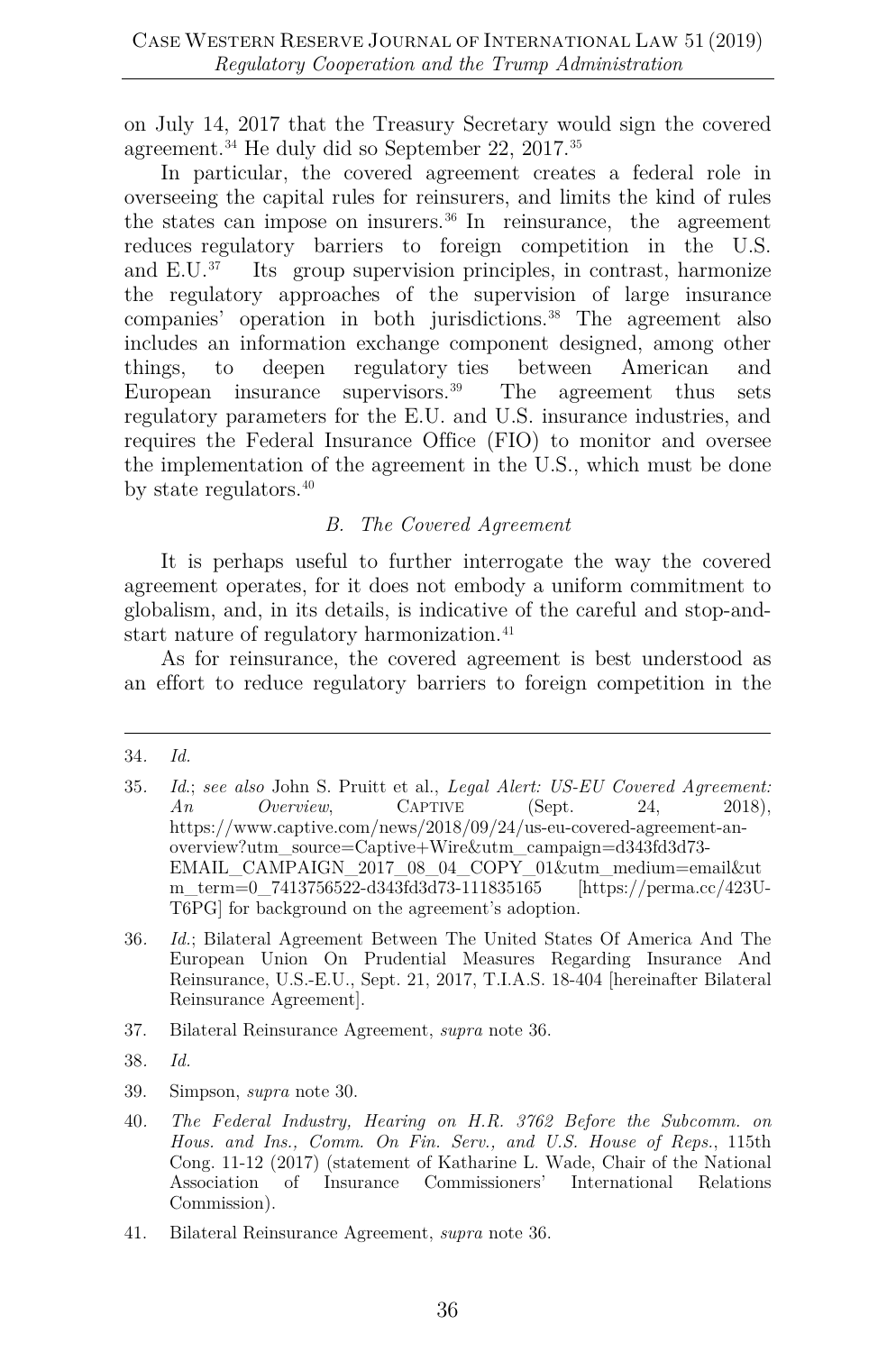U.S. and E.U.<sup>[42](#page-9-0)</sup> The agreement serves to remove posted collateral and local presence requirements for E.U. and U.S. reinsurers doing business across the Atlantic.[43](#page-9-1) The reinsurance portion of the agreement thus reduces trade barriers in both the United States and the European Union in a way likely to benefit American consumers.<sup>44</sup> It is something like a trade deal, contained within the narrower confines of a limited agreement on international insurance regulation. [45](#page-9-3) In particular, the requirement that foreign reinsurance firms post 100% collateral to do business in certain American jurisdictions makes little sense for well-supervised European reinsurers.<sup>[46](#page-9-4)</sup> This problem has been apparent for years,<sup>[47](#page-9-5)</sup> and yet any reduction in the collateral requirements, which thereby would open up the U.S. reinsurance market and introduce new competitors, to the benefit of insurance companies and ultimately consumers, has been slow.<sup>[48](#page-9-6)</sup>

The agreement prevents U.S. state insurance regulators from requiring E.U. reinsurers to post such high levels of collateral as a condition for U.S. firms to be credited for their contracts with E.U. reinsurers.[49](#page-9-7)

The United States also got something for American re-insurance companies[.50](#page-9-8) One of the covered agreement's objectives,

- <span id="page-9-3"></span>45. And it was assessed as such. The American Insurance Association, an industry group, said that the "agreement on prudential matters will end the discriminatory actions against U.S. insurers and reinsurers, increase U.S. competitiveness, and boost the international standing of the U.S. statebased insurance regulatory system." Marguerite Seidel, *AIA Statement on U.S.-EU Covered Agreement,* AM. INS. ASS'N (July 14, 2017), http://www.aiadc.org/media-center/all-news-releases/2017/july/ aiastatement-on-u-s-eu-covered-agreement [https://perma.cc/PG8N-TCMC].
- <span id="page-9-4"></span>46*. See generally* Ernst Csiszar, *Issues Relating to Collateral Requirements Imposed upon Alien Reinsurers of United States Ceding Insurers*, THE GENEVA PAPERS ON RISK AND INSURANCE - ISSUES AND PRACTICE, 522 (2005) (discussing the issues regarding collateral requirements for non-US insurers doing business in the United States).
- <span id="page-9-5"></span>47*. Id.* at 523-4.
- <span id="page-9-6"></span>48*. Id.*
- <span id="page-9-7"></span>49. Bilateral Reinsurance Agreement, *supra* note 36, at Art. 3.
- <span id="page-9-8"></span>50*. See The National System of State Regulation and Covered Agreement*, NAT'L ASS'N OF INS. COMMISS'RS, https://www.naic.org/cipr\_topics/topic\_covered\_agreement.htm [https://perma.cc/W2MF-X5ER] (last updated July 10, 2018) ("In exchange, the EU will not impose local presence requirements on U.S. firms

<span id="page-9-0"></span><sup>42.</sup> Simpson, *supra* note 30.

<span id="page-9-1"></span><sup>43</sup>*. Id.*

<span id="page-9-2"></span><sup>44</sup>*. Id.*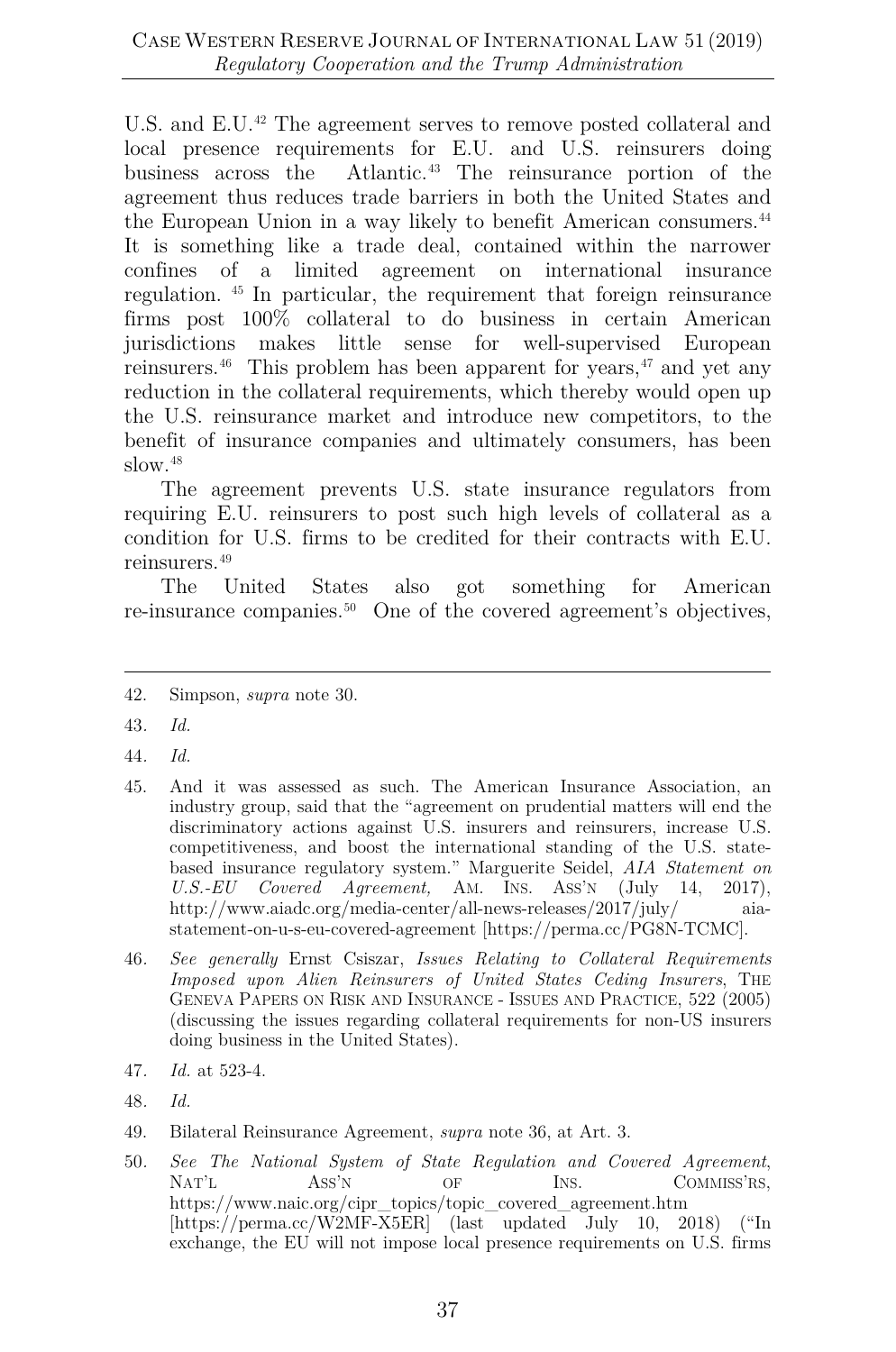as announced in its Article I, is "the elimination, under specified conditions, of local presence requirements.<sup>"[51](#page-10-0)</sup> Specifically, the agreement relieves U.S. reinsurers from the obligation to establish a local presence—i.e., a branch or subsidiary—in the E.U.[52](#page-10-1) The local presence requirement in the E.U. was also a real burden on the ability of American reinsurers to access that market[.53](#page-10-2) The elimination of that burden should level the playing field for American and European reinsurance firms by making it easier for American reinsurers to access the European market without opening an office in every jurisdiction in which they do business.<sup>[54](#page-10-3)</sup>

The agreement also contains provisions on group supervision.<sup>[55](#page-10-4)</sup> Under the E.U.'s "Solvency II" regime, European insurers are subject to group supervision, and foreign insurers seeking to do business in the E.U. are required to establish that they are supervised in a comparable way.[56](#page-10-5) Most disquieting for American firms is that the E.U. reserved for itself the right to impose additional capital and other regulatory requirements on firms based in countries that were not determined by the E.U. to have a supervisory system that is "equivalent" to the Solvency II supervisory system.[57](#page-10-6)

The covered agreement provides that this requirement will not be imposed upon American insurers doing business in Europe, provided that they can establish that they are being adequately supervised as groups.<sup>[58](#page-10-7)</sup> The "consolidated" form of supervision assesses the solvency and soundness of insurance firms

operating in the EU, and effectively must defer to U.S. group capital regulation for U.S. entities of EU-based firms").

- <span id="page-10-0"></span>51. Bilateral Reinsurance Agreement, *supra* note 36, at Art. 3.
- <span id="page-10-1"></span>52*. The National System of State Regulation and Covered Agreement*, *supra*  note 50.
- <span id="page-10-2"></span>53*. EU/U.S. Covered Agreement: What's Next?*, HOGAN LOVELLS, https://www.hlinsurancelaw.com/files /2017/02/EU-US-Covered-Agreement-What-Next.pdf [https://perma.cc/PH9H-F2EF] (last visited Oct. 8, 2018).
- <span id="page-10-3"></span>54. Pruitt et al., *supra* note 35.
- <span id="page-10-4"></span>55. Bilateral Reinsurance Agreement, *supra* note 36, at Art 4.
- <span id="page-10-5"></span>56*. U.S.–EU Covered Agreement, FACT SHEET*, U.S. DEP'T OF TREASURY (Jan. 13, 2017), https://www.insurancejournal.com/ research/app/uploads/2017/01/Covered-Agreement-Fact-Sheet-011317- FINAL.pdf [https://perma.cc/Q5CC-JTM4]. As Elizabeth Brown has said, "Solvency II will likely influence how insurance regulators outside of the EU regulate insurance, particularly those in the United States." Elizabeth F. Brown, *The Development of International Norms for Insurance Regulation*, 34 BROOK. J. INT'L LAW 953, 972 (2009).
- <span id="page-10-6"></span>57*. U.S.–EU Covered Agreement*, *FACT SHEET, supra* note 56.
- <span id="page-10-7"></span>58. Pruitt et al., *supra* note 35.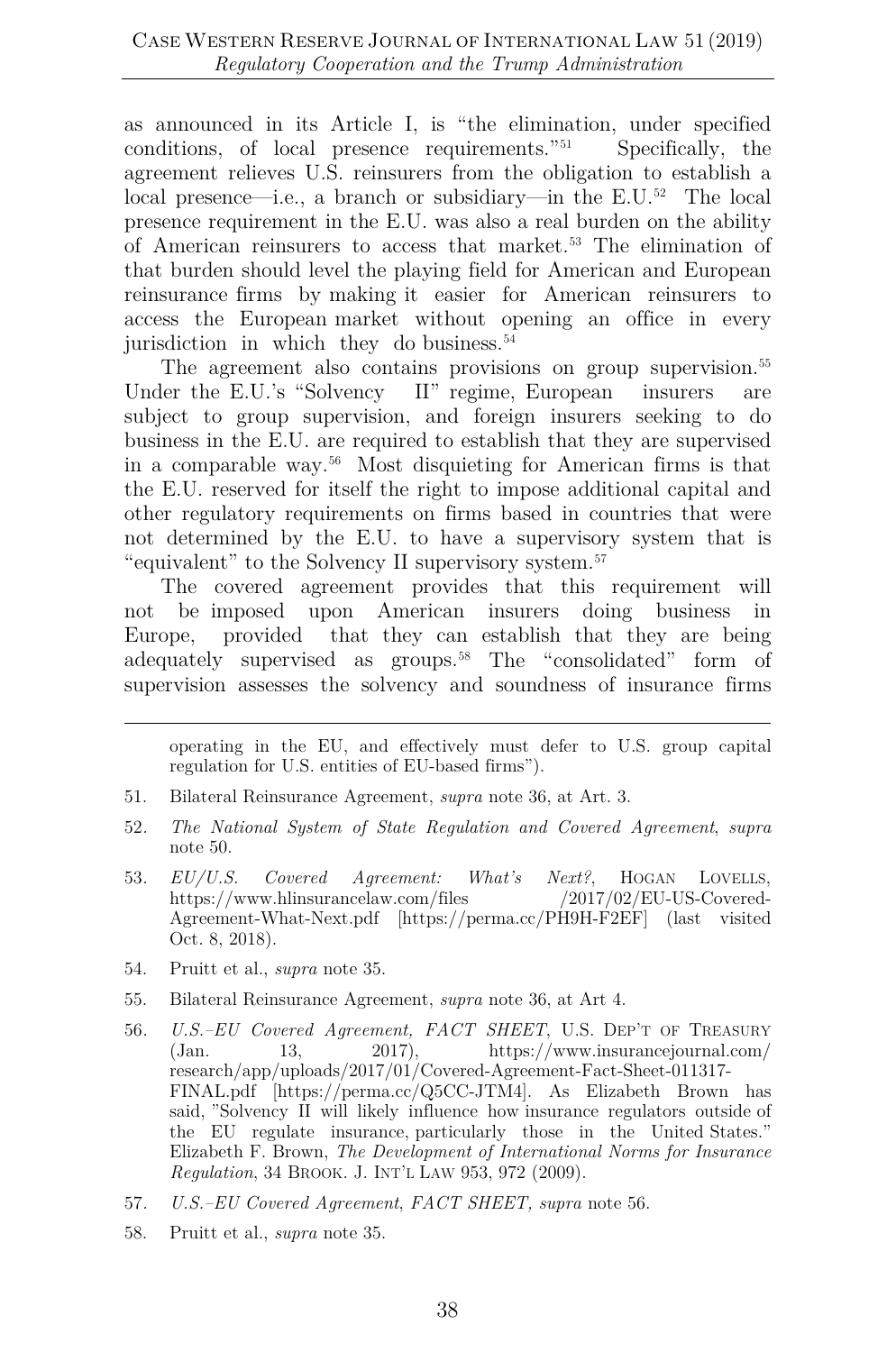with reference to all of their subsidiaries;<sup>[59](#page-11-0)</sup> in the U.S., solvency is traditionally assessed at the subsidiary, or operating entity, level on a state by state basis so that each state regulatory monitors the solvency of each insurance company subsidiary doing business in that state.<sup>[60](#page-11-1)</sup> The agreement was in this way designed to "establish. that the [American] supervisory authority, and not the [European] supervisory authority, will exercise worldwide prudential insurance group supervision," as the agreement provides in Article I[.61](#page-11-2) It means that U.S. insurance groups operating in the E.U. will be supervised at the worldwide group level by the relevant U.S. insurance supervisors rather than through a European process imposed on American insurers and based on Solvency II.

Finally, the agreement provides for an information exchange that will amplify and improve contacts between regulators in the U.S. and E.U.[62](#page-11-3) Information exchanges have proven to be the start of more elaborate cooperation by banking and securities regulators. [63](#page-11-4) That precedent suggests that the agreement on information exchange can set the stage for further cooperation.

#### *C. Conclusion*

If the agreement itself can be celebrated for sensible policymaking, its most notable characteristic is its emergence in the context of an administration skeptical of foreign economic commitments and inclined to deregulate wherever possible.[64](#page-11-5) The covered agreement retains a federal role in insurance supervision by requiring harmonization with European Union standards in the cases above, and requires the federal government, which has been reducing its role in insurance regulation, to oversee it. In this way, international regulatory cooperation has altered the balance of

<span id="page-11-4"></span>63*. See* David Zaring, *International Institutional Performance in Crisis,* 10 CHI. J. INT'L L. 475, 485 (2010).

<span id="page-11-5"></span>64*. See* Max Fisher, *What Is Donald Trump's Foreign Policy?*, N.Y. TIMES (Nov. 11, 2016), https://www. nytimes.com/2016/11/12/world/what-isdonald-trumps-foreign-policy.html [https://perma.cc/JXH5-H5FR] (discussing President Trump's policy of "America First," and his willingness to break away from foreign agreements).

<span id="page-11-0"></span><sup>59.</sup> Bilateral Reinsurance Agreement, *supra* note 36, at Art. 1(c).

<span id="page-11-1"></span><sup>60</sup>*. See generally* Daniel Schwarcz, *A Critical Take on Group Regulation of Insurers in the United States*, 5 U.C. IRVINE L. REV. 537 (2015) (describing the U.S. regulatory structure for assessing solvency among insurance entities).

<span id="page-11-2"></span><sup>61.</sup> Bilateral Reinsurance Agreement, *supra* note 36, at Art. 1(c).

<span id="page-11-3"></span><sup>62</sup>*. Id.* at Art. 1(d).

<span id="page-11-6"></span><sup>65.</sup> Bilateral Reinsurance Agreement, *supra* note 35 at Preamble; *see also U.S.– EU Covered Agreement*, *FACT SHEET, supra* note 56.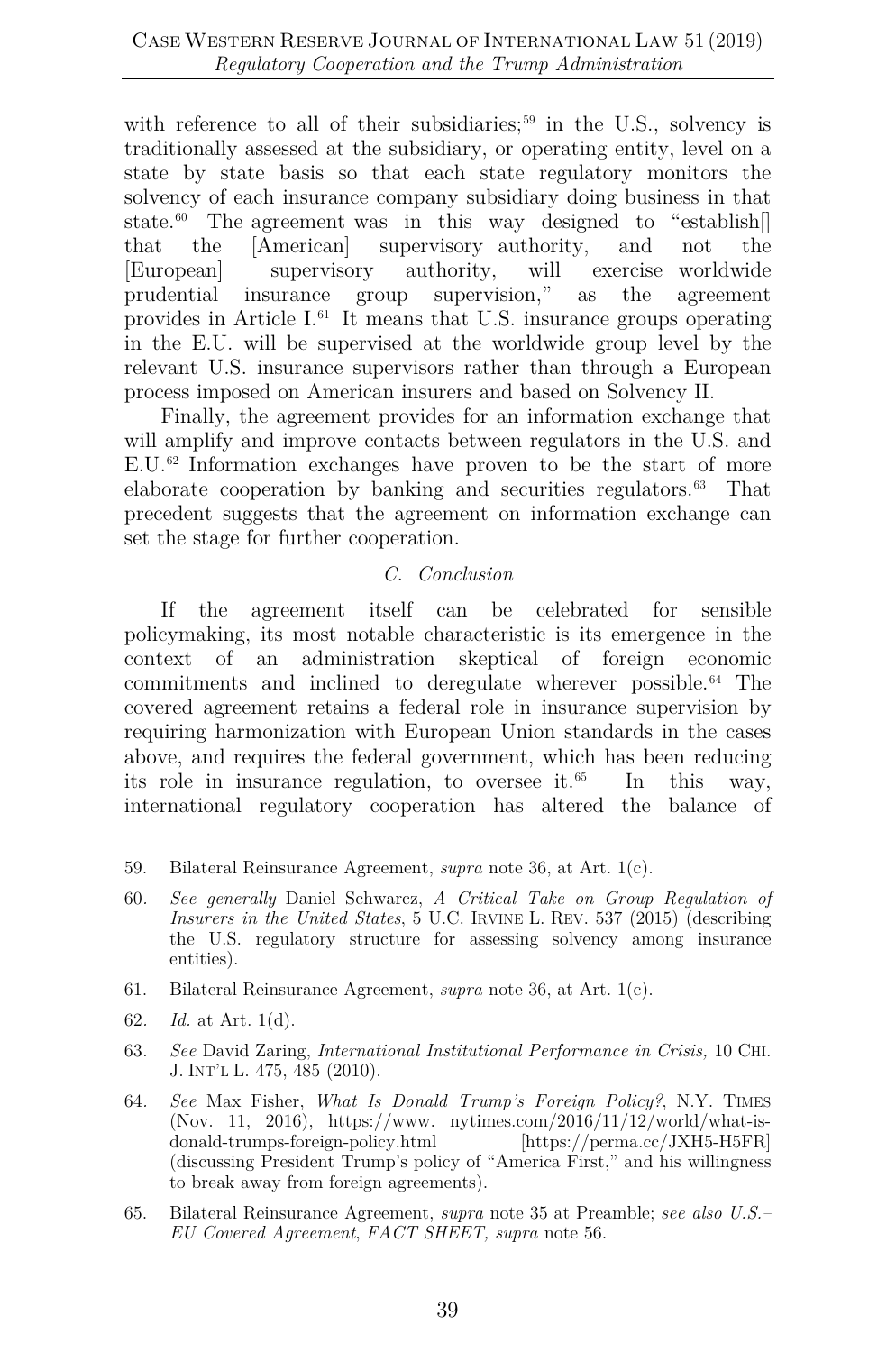regulatory power between the federal government and the states in favor of the federal government. It is another example of how regulatory cooperation, in this case adopted through a non-treaty commitment made to European Union regulators, can stabilize American economic policymaking from one administration to the next.

# III. THE TURN AWAY FROM TRADE AGREEMENT-DRIVEN REGULATORY HARMONIZATION

Over the past two decades, proposed trade deals have regularly included a commitment, by the parties to the deal, to some form of regulatory harmonization.<sup>66</sup> The regulatory coherence and cooperation components of multilateral trade deals have evolved from a more traditional set of commitments to transparent administrative procedure in trade negotiations in an effort to bring substantive regulatory standards into alignment across borders.[67](#page-12-1)

Some of the interest in regulatory harmonization through trade is long standing, and could even be seen in the GATT's Article X.<sup>68</sup> Article X provided for the publication and even-handed administration of trade rules by the contracting parties.[69](#page-12-3) These transparency obligations were reaffirmed in the Uruguay round of agreements that created the WTO in 1994, which adopted the GATT.<sup>[70](#page-12-4)</sup>

But recently, developed countries have sought to go further.<sup>71</sup> Regulatory cooperation offers not just its own appeal to

- <span id="page-12-0"></span>66*. See generally* Jeffrey J. Schott, Opinion, *Are Trade Agreements Good for Americans?: Trade Agreements Benefit Consumers and Producers*, N.Y. TIMES (Mar. 17, 2016, 3:20 AM), https://www.nytimes.com/ roomfordebate/2016/03/17/are-trade-agreements-good-for-americans [https://perma.cc/WH74-NSGP] (discussing the regulatory harmonization that occurs in a trade deal).
- <span id="page-12-1"></span>67*. See* Phoenix X. F. Cai, *Regulatory Coherence and Standardization Mechanisms in the Trans-Pacific Partnership*, 5 BRIT. J. OF AM. LEGAL STUD. 505, 527 (2016) (providing an example of the regulatory coherence and its novelty).
- <span id="page-12-2"></span>68. The General Agreement on Tariffs and Trade art. X, *originally signed* Oct. 30, 1947, 61 Stat. A3, 55 U.N.T.S. 182 (revised and resigned on Apr. 14, 1994) [hereinafter GATT].
- <span id="page-12-3"></span>69*. Id.*
- <span id="page-12-4"></span>70. Muhammad Ijaz Latif, *Uruguay Round of GATT and Establishment of the WTO*, 65 PAK. HORIZON 53, 63 (2012).
- <span id="page-12-5"></span>71*. See generally* Elizabeth Trujillo, *Regulatory Cooperation in International Trade and Its Transformative Effects on Executive Power*, 25 IND. J. GLOBAL STUDIES 365 (2018) (explaining the regulatory cooperation in international trade).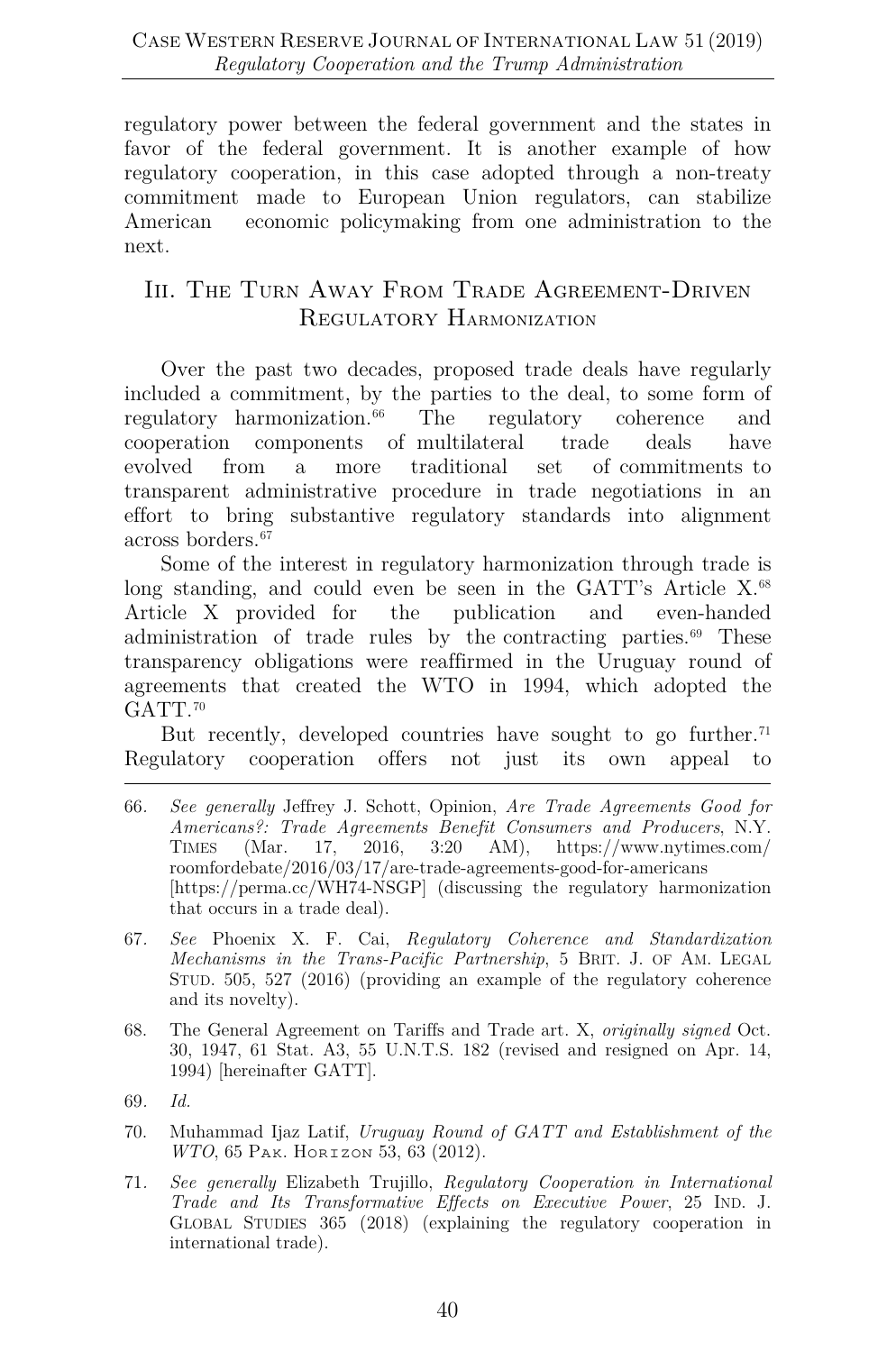standardization and harmonization of rules across borders. American regulators and businesses have also thought that it could improve their procedural protections abroad.[72](#page-13-0)

The United States, for example, does not pass rules without engaging in a lengthy notice and comment proceeding prior to the rule's passage.[73](#page-13-1) What is more—agency missteps in complying with notice and comment requirements, including the requirement that the agency respond to substantive comments in promulgating the final rule—form a basis for the reversal of many rules on judicial review.[74](#page-13-2)

American administrative law is in some ways an outlier in this regard, but American exporters and multinational corporations find the prospect of American-style notice and comment in other jurisdictions to be appealing.<sup>[75](#page-13-3)</sup> Thus far, the European Union has resisted the effort to institute notice and comment in producing its own directives or in the regulations promulgated by its members.<sup>76</sup> Institutionalizing something like notice and comment rulemaking in a trade deal has become something that American trade negotiators have increasingly tried to do.

#### *A. Regulatory Harmonization in the Trans-Pacific Partnership*

The Trans-Pacific Partnership (TPP) was signed on February 4, 2016 but is awaiting ratification from all parties, $^{77}$  $^{77}$  $^{77}$  and has since been withdrawn from by the United States.<sup>[78](#page-13-6)</sup> President Trump vowed to

- <span id="page-13-3"></span>75. Richard B. Stewart, *The Global Regulatory Challenge to U.S. Administrative Law*, 37 N.Y.U. J. INT'L L. & POL. 695, 710 (2005).
- <span id="page-13-4"></span>76*. See* Interinstitutional Agreement Between the European Parliament, the Council of the European Union and the European Commission on Better Law-Making, Apr. 13, 2016, 123 O.J.L. 1 *and Proposal for an Interinstitutional Agreement on Better Regulation*, COM (2015) 216 final (May 20, 2015).
- <span id="page-13-5"></span>77. Cᴏɴɢ. Rᴇsearch. Sᴇʀᴠ., R44489, THE TRANS-PACIFIC PARTNERSHIP (TPP): KEY PROVISIONS AND ISSUES FOR CONGRESS, 1-2 (2016).
- <span id="page-13-6"></span>78. *TPP: What is it and Why Does it Matter?*, BBC NEws (July 27, 2016), http://www.bbc.com/news/business-32498715 [https://perma.cc/MY6A-TFX9].

<span id="page-13-0"></span><sup>72</sup>*. Promote Global Regulatory Cooperation*, U.S. CHAMBER OF COM. (Aug. 15, 2017, 8:30 PM), https://www.uschamber.com/issue-brief/promote-globalregulatory-cooperation [https://perma.cc/VBN8-4NGU].

<span id="page-13-1"></span><sup>73</sup>*. See* Administrative Procedure Act of 1946 §4, 5 U.S.C. § 553 (2010) (outlining American process of notice and comment rulemaking).

<span id="page-13-2"></span><sup>74</sup>*. See, e.g.*, Chamber of Commerce of the United States v. SEC, 412 F.3d 133 (D.C. Cir. 2005); United States v. Nova Scotia Food Prods. Corp., 568 F.2d 240 (2d Cir. 1977).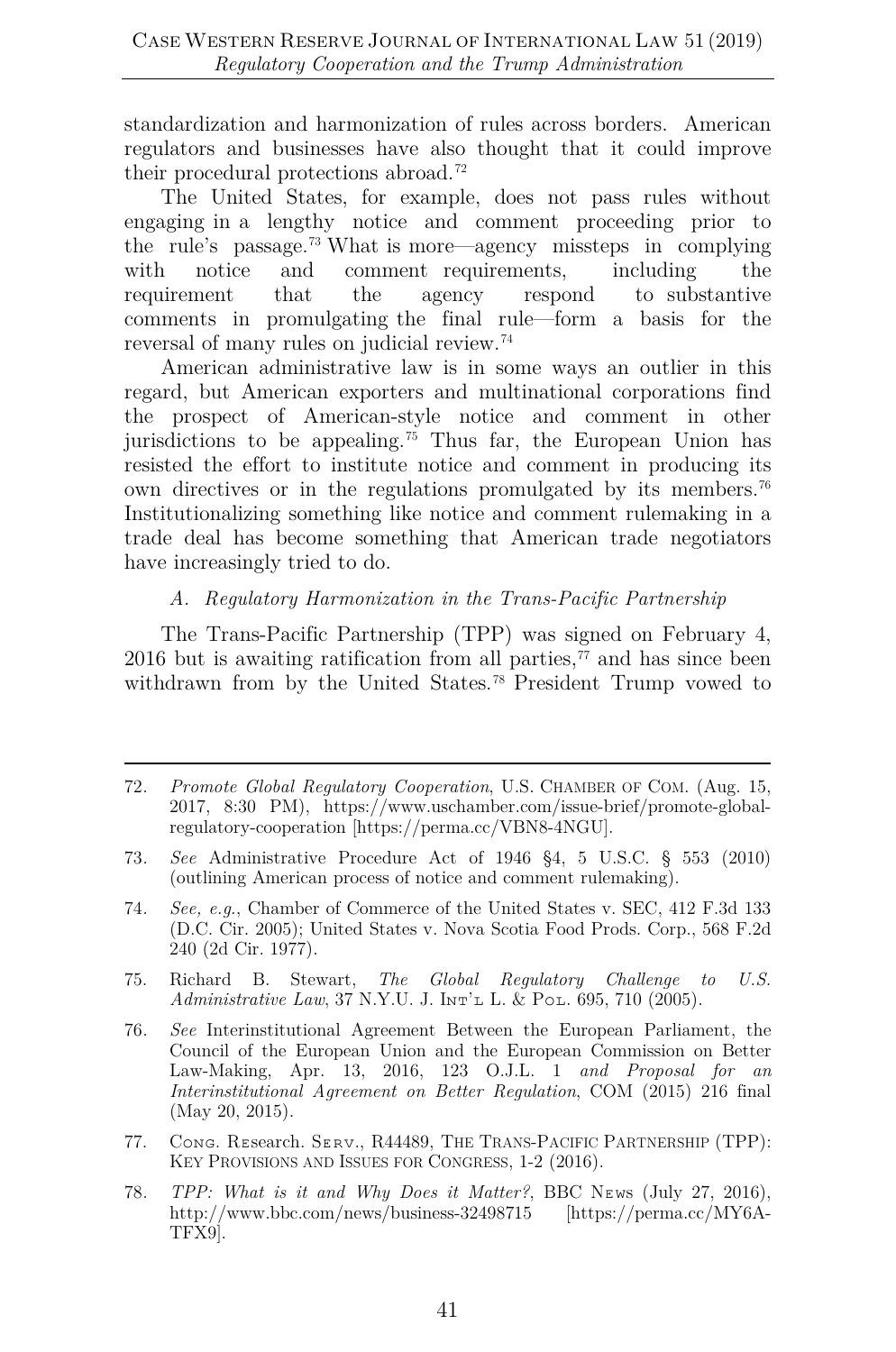withdraw from the agreement on his first day in office;<sup>[79](#page-14-0)</sup> he ultimately met that pledge.<sup>[80](#page-14-1)</sup>

The U.S. Trade Representative described TPP as "the first U.S. Free Trade Agreement to include a chapter on regulatory coherence, reflecting a growing appreciation of the relevance of this issue to international trade and investment" but also notes that nothing in TPP will require changes to U.S. regulations or regulatory procedures. [81](#page-14-2)

TPP encourages a number of best regulatory practices, including publication of its rules, regulatory impact assessments, coordination between parties, and regular review of its procedures.<sup>[82](#page-14-3)</sup> These provisions have appeared in prior trade agreements like the GATT, in that they are procedural, although the inclusion of a requirement of a regulatory impact analysis – in the U.S., it would be considered a cost benefit analysis – is new and somewhat controversial.[83](#page-14-4) The agreement would have encouraged notice and comment rulemaking, although language is significantly permissive regarding notice and comment timelines ("to the extent possible") and do not require responses to comments.[84](#page-14-5)

Article 25.6 of the TPP would have established a Committee on Regulatory Coherence which is required to review regulatory practices at least once every five years with a view toward making recommendations for amending the Regulatory Coherence chapter to the implementing Commission.<sup>[85](#page-14-6)</sup>

Further, per Article 25.11, dispute settlement mechanisms in the TPP would have applied to the regulatory coherence chapter, meaning that those provisions are not subject to dispute settlement at

- <span id="page-14-0"></span>79*. Trump Says US to Quit TPP on First Day in Office*, BBC NEws (Nov. 22, 2016), https://www.bbc.com/ news/world-us-canada-38059623 news/world-us-canada-38059623 [https://perma.cc/NW9M-QLAV].
- <span id="page-14-1"></span>80. *Trump Executive Order Pulls out of TPP Trade Deal,* BBC NEws (Jan. 24, 2017), https://www.bbc.com /news/world-us-canada-38721056  $/$ news/world-us-canada-38721056 [https://perma.cc/6KC2-NHSE].
- <span id="page-14-2"></span>81. U.S. Trade Representative, TPP CHAPTER 25 SUMMARY: REGULATORY COHERENCE 3 (2015), https:// ustr.gov/sites/default/ files/TPP-Chapter-Summary-Regulatory-Coherence.pdf [https://perma.cc/7YE9-NRGH].
- <span id="page-14-3"></span>82*. Id.* at 2-3.
- <span id="page-14-4"></span>83*. See, e.g.*, GATT, *supra* note 68.
- <span id="page-14-5"></span>84. U.S. TRADE REPRESENTATIVE, THE TRANS-PACITIC PARTNERSHIP, CHAPTER 26: TRANSPARENCY AND ANTI-CORRUPTION 2-3 (2016), https://ustr.gov/sites/default/files/TPP-Final-Text-Transparency-and-Anti-corruption.pdf [https://perma.cc/8VXS-XBBN].
- <span id="page-14-6"></span>85. U.S. TRADE REPRESENTATIVE, THE TRANS-PACITIC PARTNERSHIP, CHAPTER 25: REGULATORY COHERENCE 4-5 (2016), https://ustr.gov /sites/default/files/TPP-Final-Text-Regulatory-Coherence.pdf [https://perma.cc/S676-7W3E].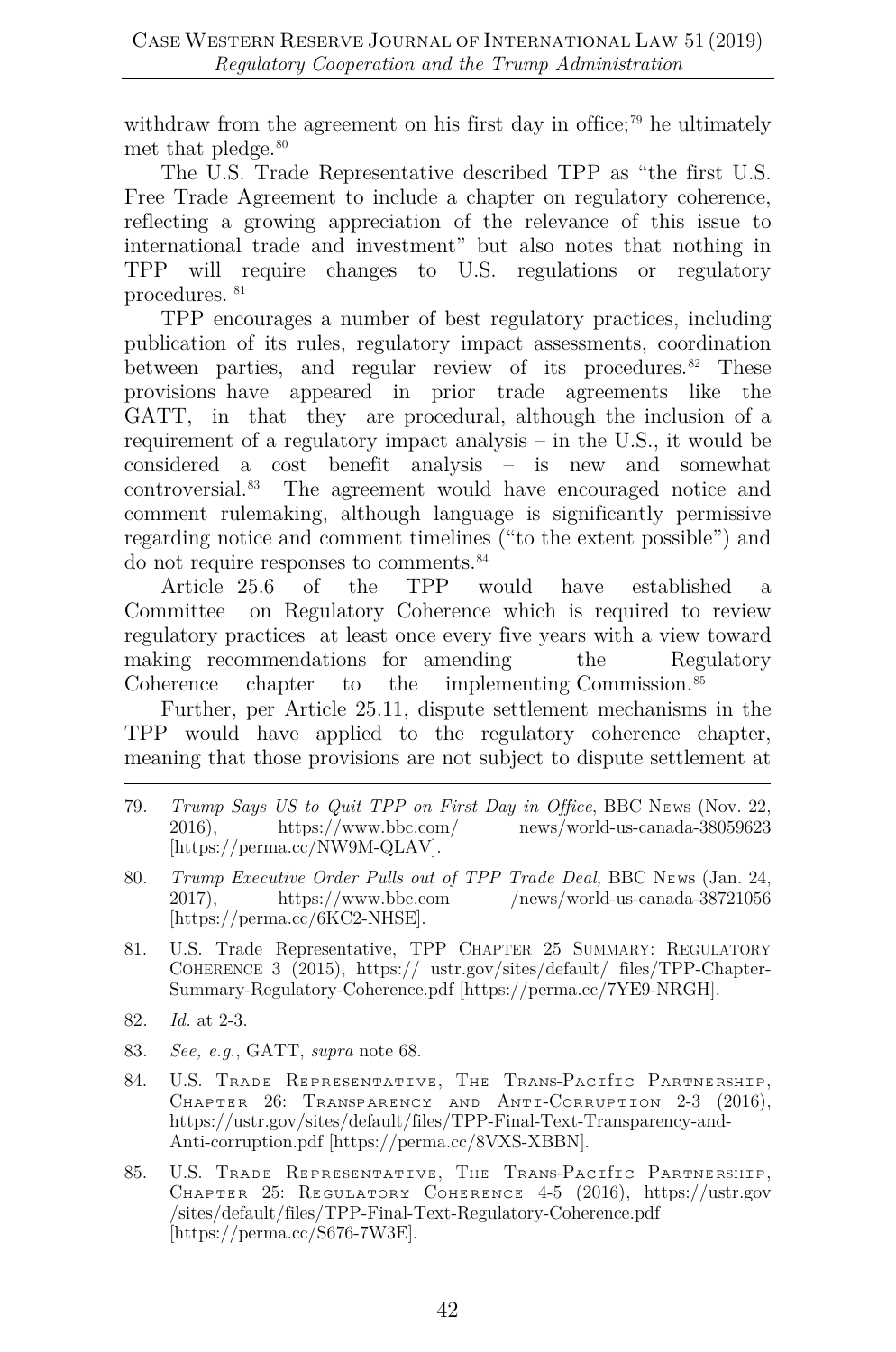all under the agreement.[86](#page-15-0) The Australian scholars Andrew Mitchell and Elizabeth Sheargold argue that exempting regulatory coherence obligations from dispute settlement was designed to encourage greater participation by states in the regulatory harmonization process.<sup>[87](#page-15-1)</sup>

#### *B. Regulatory Harmonization in the Transatlantic Trade and Investment Partnership*

The Transatlantic Trade and Investment Partnership (TTIP) was being negotiated between the E.U. and the U.S. actively during the Obama Administration, but efforts to conclude a deal have largely ceased since the inauguration of President Trump.[88](#page-15-2)

When the agreement was being pursued actively, it was clear from both parties' stated objectives that regulatory coherence and coordination would be addressed in the final agreement to some degree.<sup>[89](#page-15-3)</sup>

The European Union published its proposed text on regulatory cooperation, and updated it as of March 2016.[90](#page-15-4) The text provides generally that regulatory cooperation will be carried out transparently and made available for public comment, and specifically requires that a joint E.U.-U.S. Annual Regulatory Cooperation Program providing an overview of ongoing and planned regulatory cooperation initiatives be published by each party online and updated once per year.[91](#page-15-5) The program "shall include, as a minimum, all activities related to future regulatory cooperation covered by specific or sectoral provisions concerning goods and

- <span id="page-15-2"></span>88*. See* Robert Wisner & Neil Campbell, *Bringing the Home State Back in: The Case for Home State Control in Investor-State Dispute Settlement*, 19 Bᴜs. L.  $\text{In } \mathbb{R}^2$ , 5, 5 (2018) ("Since the inauguration of President Donald Trump, the United States has… largely abandoned a possible Transatlantic Trade and Investment Partnership (TTIP) with the European Union.").
- <span id="page-15-3"></span>89*. See* Bernd Lange, *Reasonable and Balanced Trade Agreement with the United States: TTIP Chapter on Regulatory Coherence*, EUR. PARLIAMENT, http://www.europarl.europa.eu/legislative-train/theme-reasonable-andbalanced-trade-agreement-with-the-united-states/file-ttip-regulatorycoherence/10-2016 [https://perma.cc/2X47-GVRG] (last visited Oct. 19, 2018).
- <span id="page-15-4"></span>90. DIRECTORATE GENERAL FOR TRADE OF THE EUROPEAN COMMISSION, TTIP-EU PROPOSAL FOR CHAPTER: REGULATORY COOPERATION (2016), http://trade.ec.europa.eu/doclib/docs/2016/march/tradoc\_ 154377.pdf [https://perma.cc/FLR3-5RSG].
- <span id="page-15-5"></span>91*. Id.* at art. x.6.

<span id="page-15-0"></span><sup>86</sup>*. Id.* at 7.

<span id="page-15-1"></span><sup>87.</sup> Elizabeth Sheargold & Andrew D. Mitchell, *The TPP and Good Regulatory Practices: An Opportunity for Regulatory Coherence to Promote Regulatory Autonomy?*, 15 WORLD TRADE REV. 587, 600 (2016).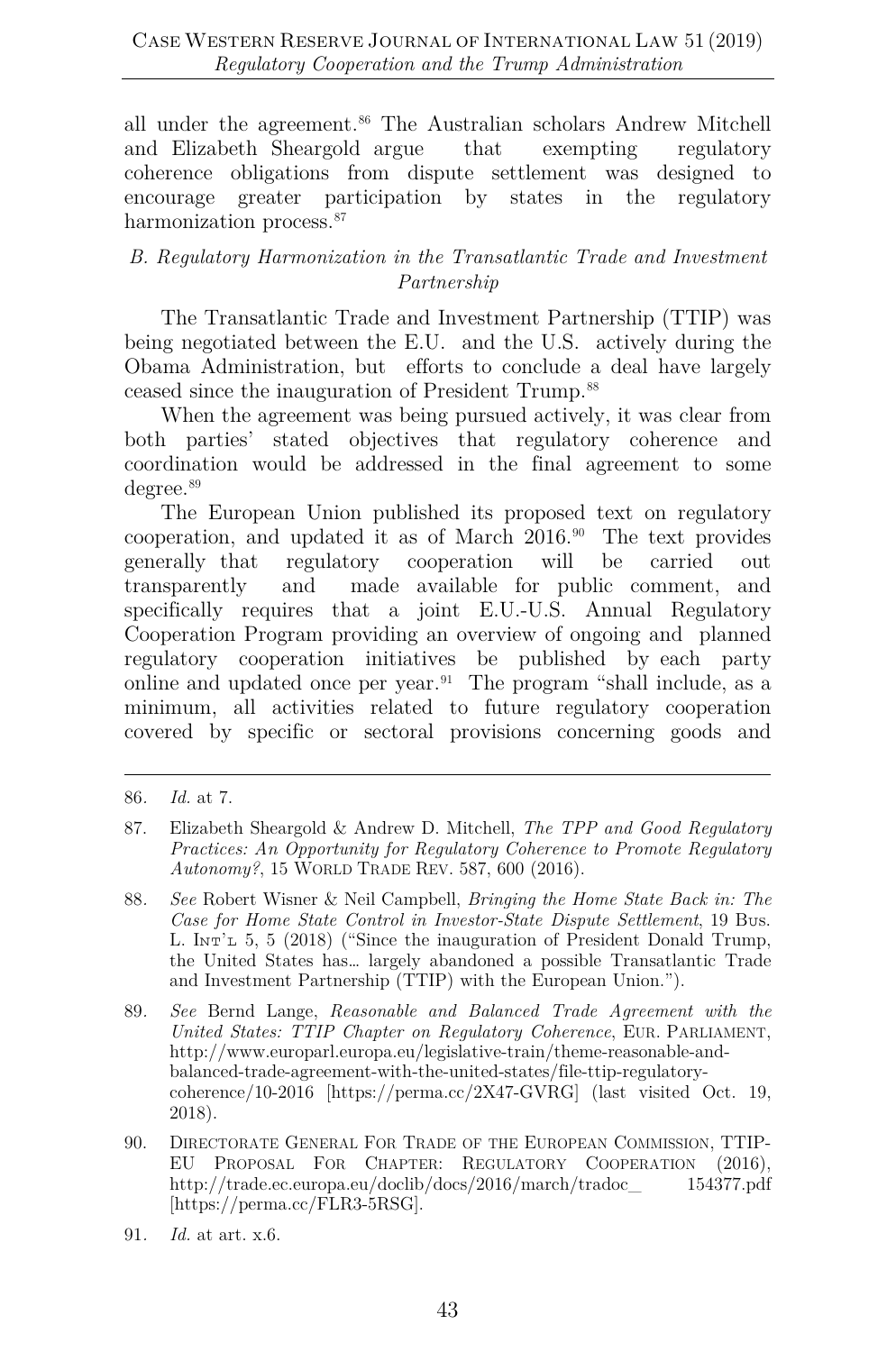services in this Agreement and shall be published at the latest by the time of signature of this Agreement."[92](#page-16-0)

An E.U. fact sheet on regulatory cooperation, published in January 2015, acknowledges the importance of regulatory cooperation while emphasizing that the Regulatory Cooperation Body would not have the power to change the rules set out in E.U. treaties about how regulations are developed.[93](#page-16-1) Finally, on March 21 2016, an E.U. position paper titled "Regulatory Cooperation in TTIP: The Benefits" detailed the E.U.'s rationale for strong regulatory cooperation, including freeing resources based on harmonization.<sup>[94](#page-16-2)</sup>

The U.S. Trade Representative did not release a proposed text on regulatory cooperation, but published a TTP factsheet in March 2014 with general U.S. objectives, including regulatory coherence and transparency.[95](#page-16-3) The factsheet characterizes TTIP as "an opportunity to develop cross-cutting disciplines on regulatory practices" and gives examples of such best practices as "greater transparency, participation and accountability" in regulatory development, "evidence-based analysis and decision-making, and a whole- ofgovernment approach" in regulatory management, terms that do not convey much, but perhaps hint at the policy interest in the subject.<sup>[96](#page-16-4)</sup> USTR has indicated its hope that the U.S. and E.U. will examine ways to "increase regulatory compatibility in specific sectors through a range of regulatory cooperation tools as well as other steps aimed at reducing or eliminating unnecessary regulatory differences."[97](#page-16-5) The U.S. aims to promote greater regulatory compatibility "with extensive input from stakeholders, and in collaboration with our regulators.["98](#page-16-6)

The U.S. Chamber of Commerce, one of the most important of those stakeholders in the U.S., published its own detailed paper on its

<span id="page-16-1"></span>93. *Regulatory Coperation in TTIP*, EUR. COMM'N (2015), http://trade.ec.europa.eu/doclib/docs/2015/january /tradoc\_153002.1%20RegCo.pdf [https://perma.cc/Z3GU-AZK9].

<span id="page-16-6"></span>98*. Id.*

<span id="page-16-0"></span><sup>92</sup>*. Id.*

<span id="page-16-2"></span><sup>94.</sup> EUR. COMM'N, REGULATORY COOPERATION IN TTIP: THE BENEITTS (Mar. 21. 2016). http://trade.ec.europa.eu/doclib/docs/2016/march/ 21, 2016), http://trade.ec.europa.eu/doclib/docs/2016/march/ tradoc\_154379.pdf [https://perma.cc/8DQN-PAN8].

<span id="page-16-3"></span><sup>95</sup>*. U.S. Objectives, U.S. Benefits In the Transatlantic Trade and Investment*  Partnership: A Detailed View, OFFICE OF U.S. TRADE REPRESENTATIVE (Mar. 2014), https://ustr.gov/about-us/policy-offices/press-office/pressreleases/2014/March/US-Objectives-US-Benefits-In-the-TTIP-a-Detailed-View [https://perma.cc/NZ62-XGT3].

<span id="page-16-4"></span><sup>96</sup>*. Id.*

<span id="page-16-5"></span><sup>97</sup>*. Id.*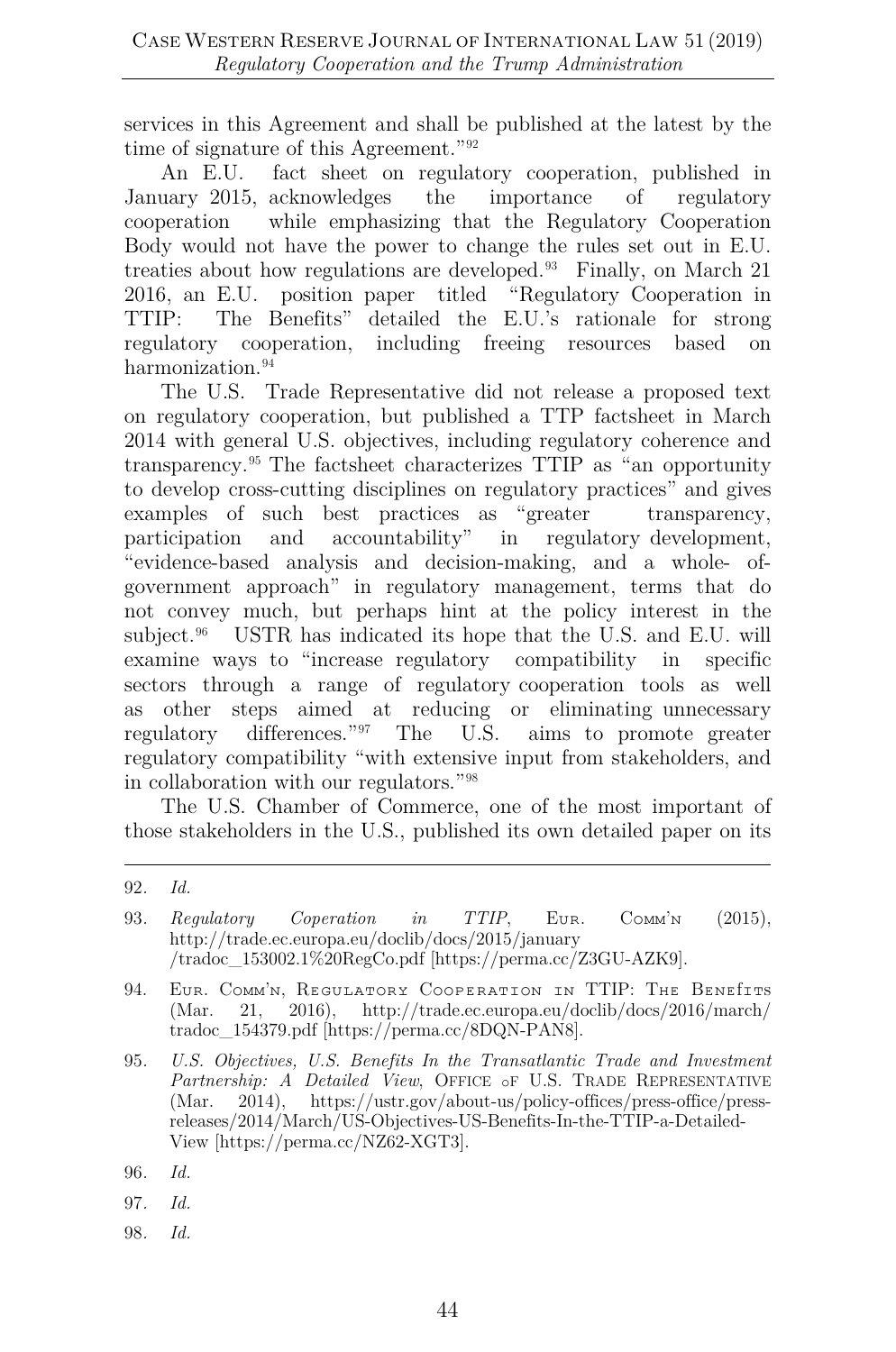objectives regarding regulatory coherence and cooperation in the TTIP on February 27, 2015.<sup>[99](#page-17-0)</sup> In addition to indicating more general support for publication, transparency, and centralization of regulatory decisions, the Chamber has indicated its support for development of a filter to identify measures that have the most significant effect on the bilateral trade relationship and to prioritize cooperation on those activities.[100](#page-17-1) To that end, the Chamber has urged the parts to adopt a Regulatory Compatibility Assessment for those measures that pass through the filter in order to make more information available to both parties (while not mandating regulatory decisions),  $101$  and to create nonbinding Regulatory Equivalence Assessments to determine which regulations are equivalent between parties. [102](#page-17-3)

#### *C. Conclusion*

The Trump Administration's turn away from these megaregionals[103](#page-17-4) has shifted the effort to implement the otherwise generally informal commitments towards regulatory harmonization in a trade treaty. In that sense, the Trump administration has turned away from the full-throated embrace of international regulatory standards, which is a turn away from international regulatory cooperation in general. But the interest in achieving common standards in the business community remain strong.[104](#page-17-5)

We may see that regulatory harmonization continues to be pursued in practice, if not written into renegotiated trade deals of the future.

- <span id="page-17-1"></span>100*. See, e.g.*, David Zaring, *Free Trade Through Regulation?*, 89 S. Cᴀʟ. L. Rᴇᴠ. 863, 864 n.6 (2016) (discussing the Chamber of Commerce's support for a domestic regulatory initiative).
- <span id="page-17-2"></span>101. U.S. Cʜᴀᴍʙᴇʀ ᴏf Cᴏᴍ., *Regulatory Coherence*, *supra* note 99, at 11-13.
- <span id="page-17-3"></span>102*. Id.* at 13-14.
- <span id="page-17-4"></span>103. Mega-regionals as deep integration partnerships between countries or regions with a major share of world trade and foreign direct investment. Tomas Hirst, *What are Mega-Regional Trade Agreements?*, WORLD ECON. F. (July 9, 2014), https://www.weforum.org/agenda /2014/07/trade-whatare-megaregionals/[https://perma.cc/2A5E-5JQK].
- <span id="page-17-5"></span>104*. See* Zaring, *supra* note 100 (discussing the desire for regulatory cooperation in globalization and trade).

<span id="page-17-0"></span><sup>99.</sup> U.S. CHAMBER Of COM., REGULATORY COHERENCE & COOPERATION IN THE TRANSATLANTIC TRADE AND INVESTMENT PARTNERSHIP (TTIP)<br>(2015). https://www.uschamber.com/sites/default/files/regulatory https://www.uschamber.com/sites/default/files/regulatory coherence\_regulatory\_cooperation\_-chamber\_ttip\_paper-final\_2.pdf [https://perma.cc/7C5B-ZXYV] [hereinafter U.S. CHAMBER of COM., *Regulatory Coherence*]*.*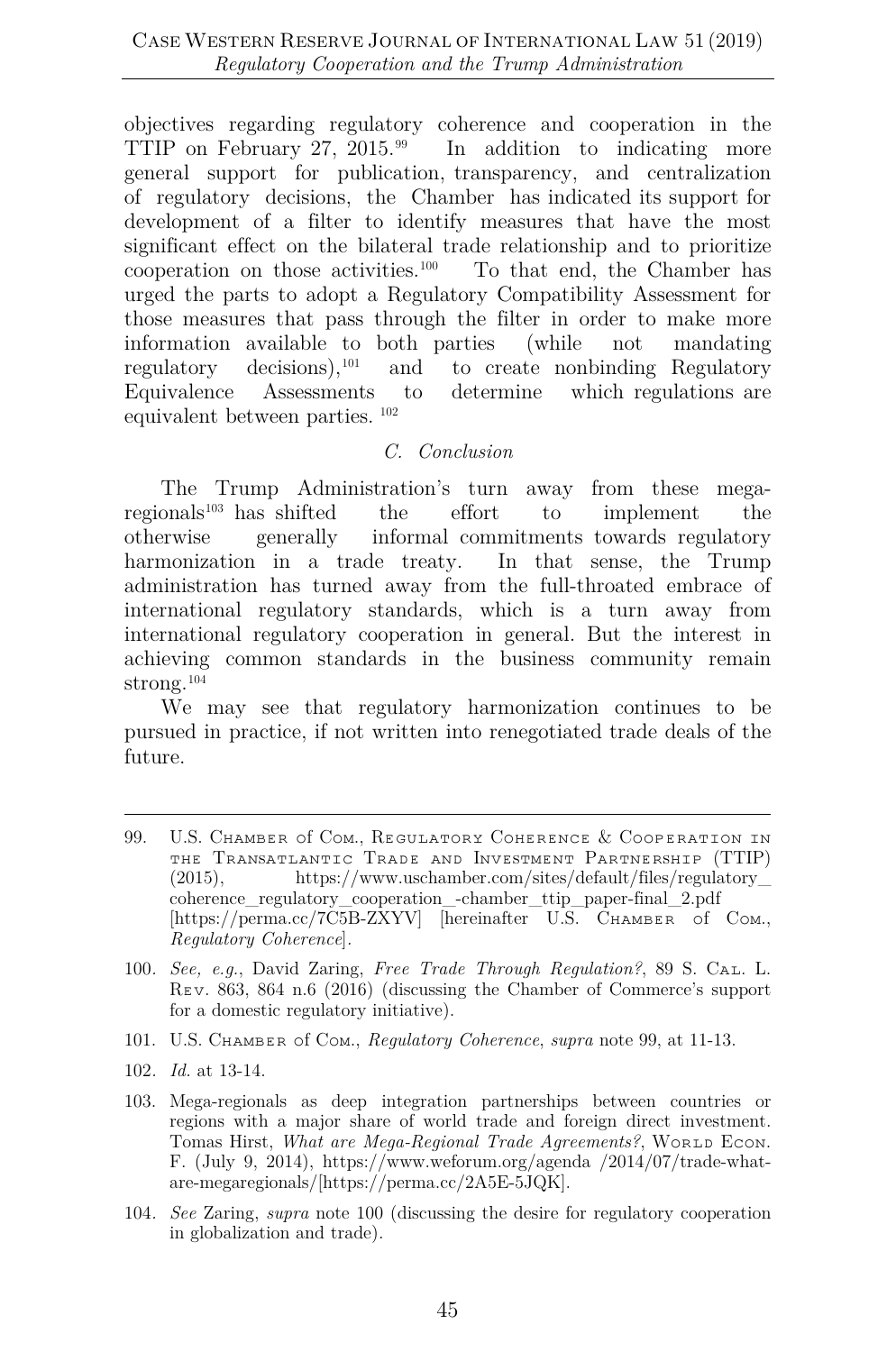### **CONCLUSION**

Regulatory cooperation is not always something to celebrate, though I and others have marveled at the way it has resulted in a serious regime of financial regulation, beginning with nothing more than an increasingly elaborated set of deals among financial supervisors. There may be good reasons for less burdensome regulation in finance, or more generally – the Trump administration has come out in favor of financial deregulation at home. And in abandoning trade deals with regulatory coherence components, turned away from a formal commitment to regulatory harmonization, expressed through a treaty.

But what we see from the international commitments made by regulators is that they can curb deregulatory impulses, and continue international cooperation among countries that are feuding on trade or other grounds. In that sense, regulatory cooperation has—so far proven to be a constraint on an administration that otherwise appears to be less interested in cooperation and strong global standards than its predecessors.

In this sense, regulatory cooperation is "sticky," in that it is difficult to exit from cooperative processes even when those processes are not particularly deregulatory. This is so for a number of reasons, including path dependence, socialization, and the straightforward requirement that domestic regulators respond to the globalization of the marketplace.[105](#page-18-0) Habits of international agreement, it turns out, are often hard to break.

This stickiness naturally leads to some consistency between administrations with different foreign policy priorities. Regulatory cooperation has also operated at a level below diplomacy and high politics.[106](#page-18-1) But as economic matters become more and more

<span id="page-18-0"></span><sup>105</sup>*. See* Ian Greener, *Path Dependence*, ENCYCLOPEDIA BRITANNICA (Sept. 1, 2017), https://www.britannica.com/topic/path-dependence https://www.britannica.com/topic/path-dependence [https://perma.cc/HCX6-F93N] (defining path dependence); *see also*  ALASTAIR IAIN JOHNSTON, SOCIAL STATES: CHINA IN<br>INTERNATIONAL INSTITUTIONS, 1980-2000: SOCIALIZATION IN INSTITUTIONS, INTERNATIONAL RELATIONS THEORY, at 20-21 (G. John Ikenberry & Marc Trachtenberg eds., 2008) (defining socialization); *see generally* DAVID VOGEL & ROBERT A. KAGAN, DYNAMICS OF REGULATORY CHANGE: HOW<br>GLOBALIZATION AFFECTS NATIONAL REGULATORY POLICIES (2002). GLOBALIZATION AFFECTS NATIONAL REGULATORY POLICIES https://cloudfront.escholarship.org/dist/prd/ content/qt4qf1c74d/qt4qf1c74d.pdf?t=lc03gd [https://perma.cc/VWV8-S6N8] (discussing domestic regulators response to globalization).

<span id="page-18-1"></span><sup>106</sup>*. See* BRIAN HOCKING ET AL., FUTURES FOR DIPLOMACY: INTEGRATIVE DIPLOMACY IN THE 21ST CENTURY*,* CLINGENDAEL: NETHERLANDS INSTITUTE OF INTERNATIONAL RELATIONS (discussing the growth and influence of regulatory cooperation amongst past norms of "high politics" and diplomacy).